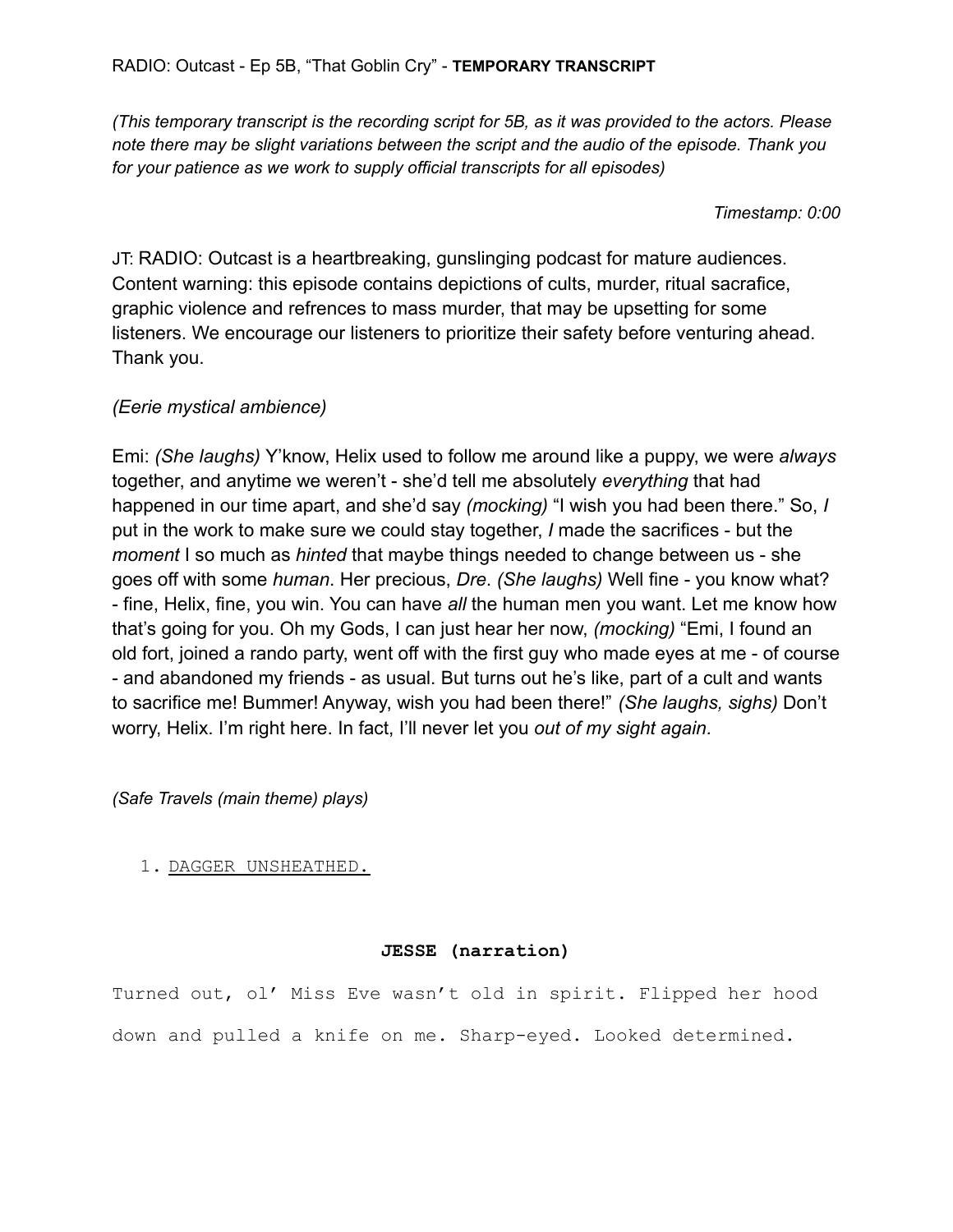I've known women like Eve. Could take down a bull with a bouquet.

#### **EVE**

The *Ascension* will go undisturbed. Take your *seat,* Mr. Rogers.

## 2. CHAIR SLIDING.

#### **JESSE (narration)**

So I went on. Took my seat. Didn't have no intention for blood. Not yet. Then a couple of Thinkers showed up behind Miss Eve. Bunch of wild-eyed freaks with big ideas and nothing to lose.

#### **EVE**

The bell rang only *twice*. Has the *Ornament not* been collected?

### **JESSE (narration)**

Brainy folk love to gab. Must be the ego. Well, Miss Eve went on, talkin' about some *Ascension*. Some *Ornament*. And I listened to 'em. And I watched. All they carried was hunting daggers. Too shiny. Must be unused. And all I had was a couple loaded guns and impeccable aim.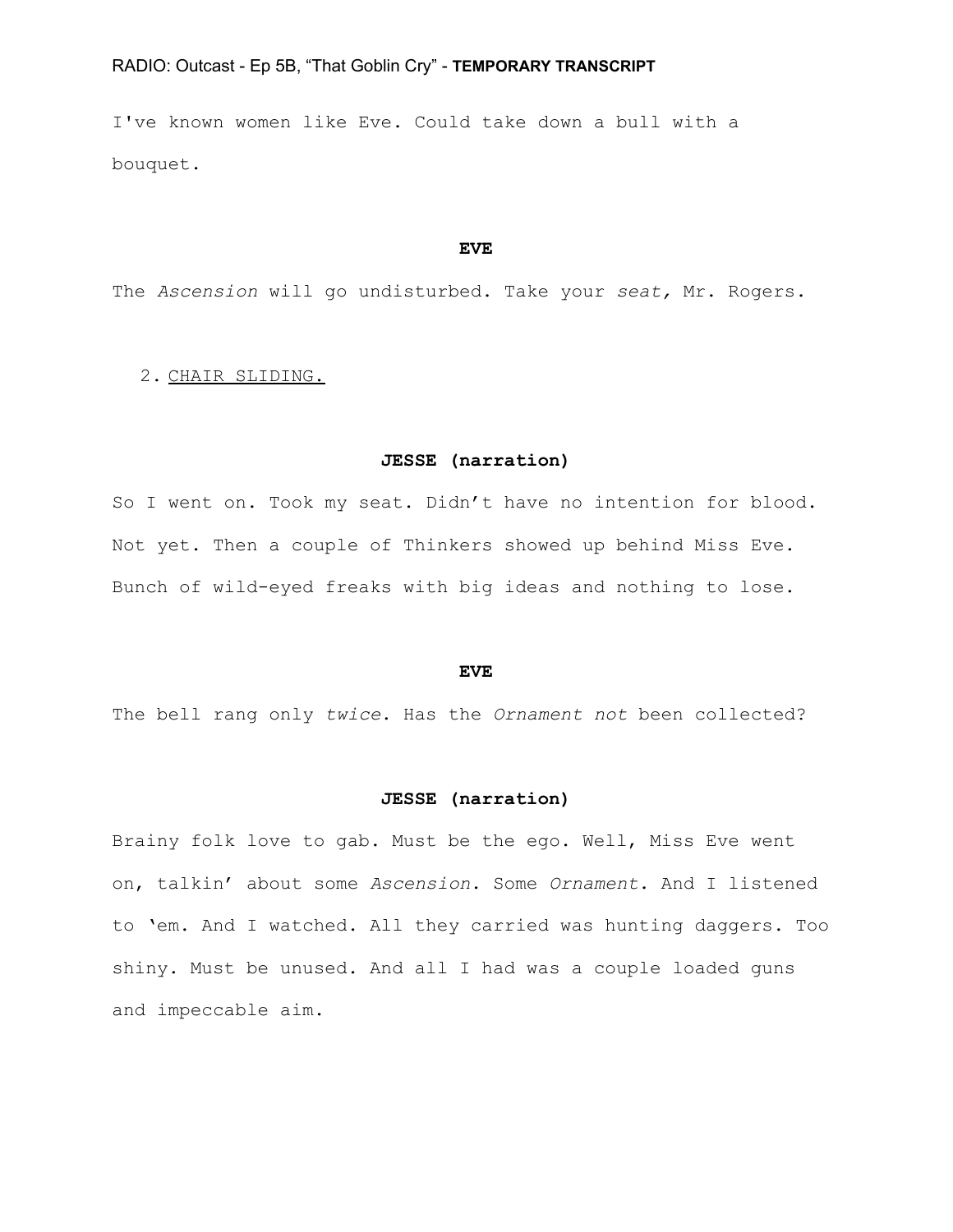#### **EVE**

Well, then we must have faith that the Seer secured her.

#### **JESSE**

You know, in that *Manifesto* of yours, had a bit of arithmetic. Formulas. Talkin' about those *Great Pylons*. This the *Ascension*?

#### **JESSE (narration)**

Didn't even look at me. Just ignored my question, kept jabbin' at the folks in hoods. Now I didn't think much of those formulas. I'm more a prose man myself. Just figured it was some architecture. But as I sat there, listenin' to Eve fill in all the gaps, things got clear.

#### **EVE**

There's no worry about the other one. The Commandant has him confined.

### 3. CHAIR SLIDING.

## **JESSE (narration)**

Can't bring a gun to a knife-fight. That'd go against my code, and I've gone this long without betraying it. So I pointed my quill pen instead. Tried to look as menacing as I could.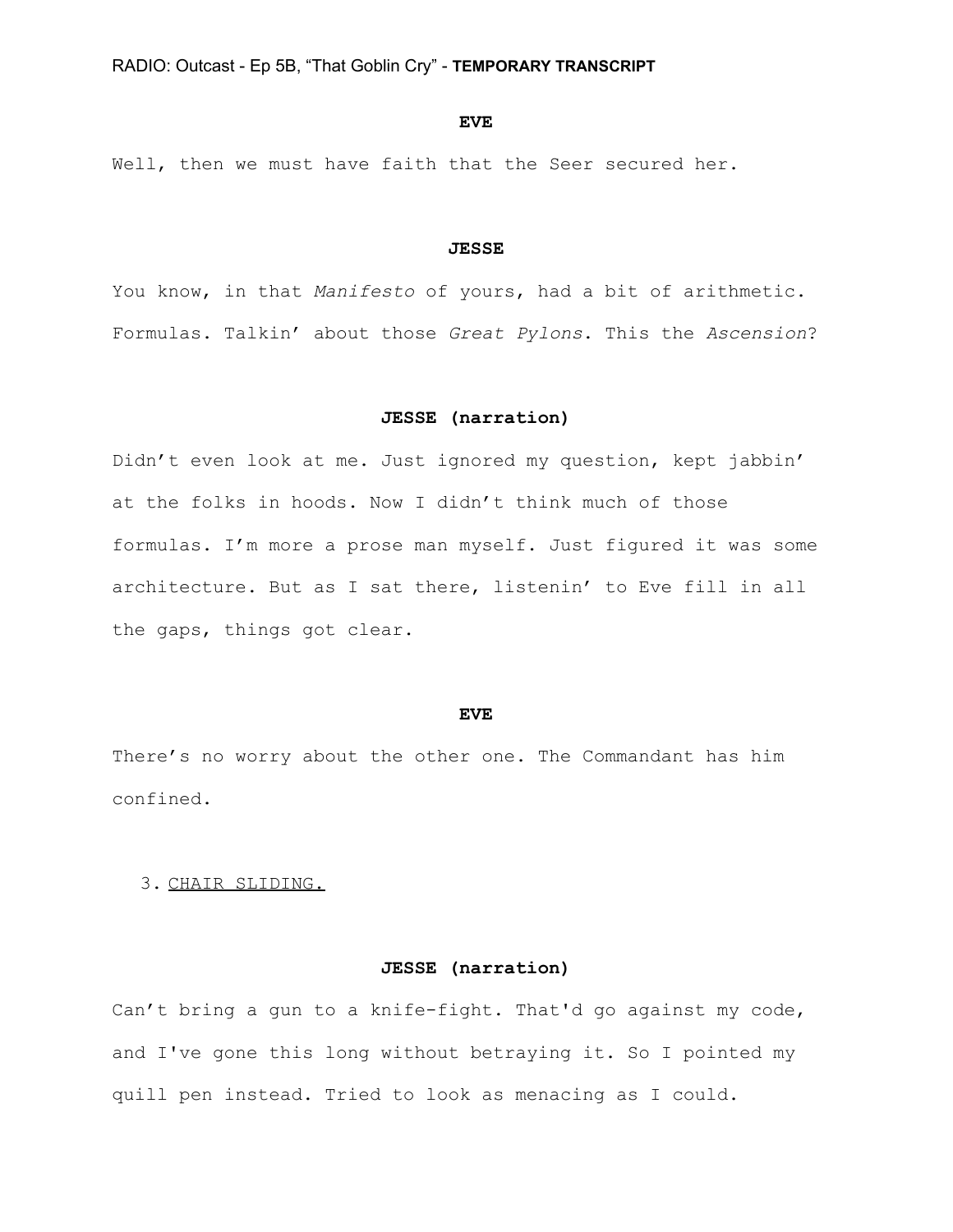## **JESSE**

Go on. Out the doorway. You'll tell me where my partners are. Then we're leaving. And I don't want trouble from none of you.

### **EVE**

Are you threatening me [beat] with a *pen*? Do you *really* think -

4. THUNDER OUTSIDE.

## **EVE (excited and then vicious)**

*Ah!* The *Firmament*, it beckons! [beat] Dispose of him. *Swiftly.*

*(Scene Transition)*

5. POUNDING ON DOOR.

# **CHARLES (panicked, shouting)**

Hello!? Monsieur Commandant!? It seems you've mistaken me as a stowaway! Unlock this door this very instant!

6. POUNDING ON DOOR.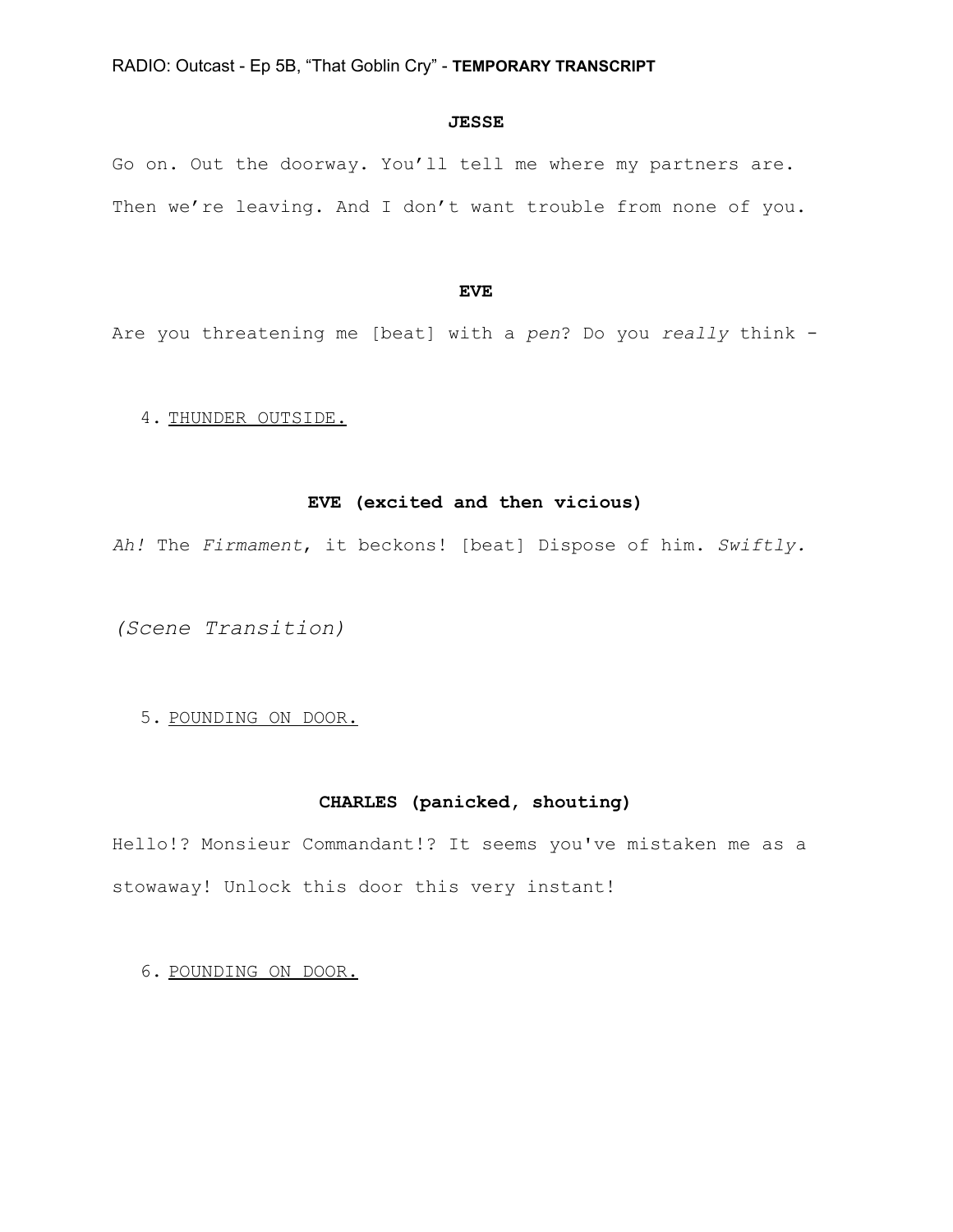## **CHARLES (narration)**

I'd had my night of peace from Helix and Jesse. Now, separated, wherever they might've been, I worried I might never leave the Keepers' barracks. In the deepest trenches of my thoughts, I worried, perhaps, that they'd abandoned me. Left me for the daggers. I know my temperament can be quite grinding. Perhaps. Perhaps this was the end for Charles Osgood.

### 7. POUNDING ON DOOR.

## **CHARLES (panicked, shouting)**

Very well! Send my regards to the town carpenter!

### 8. CHARLES GRUNTS.

#### 9. DOOR BURSTING OPEN.

### **CHARLES (narration)**

Allow me to be crude, Mistress. *Emi*, rather. But at the very instant I rammed my shoulder against the door, thus bursting that damned lock, thus collapsing into the empty hall, a crash of thunder fell upon Brink City. And I quite nearly wet myself.

## 10. THUNDER.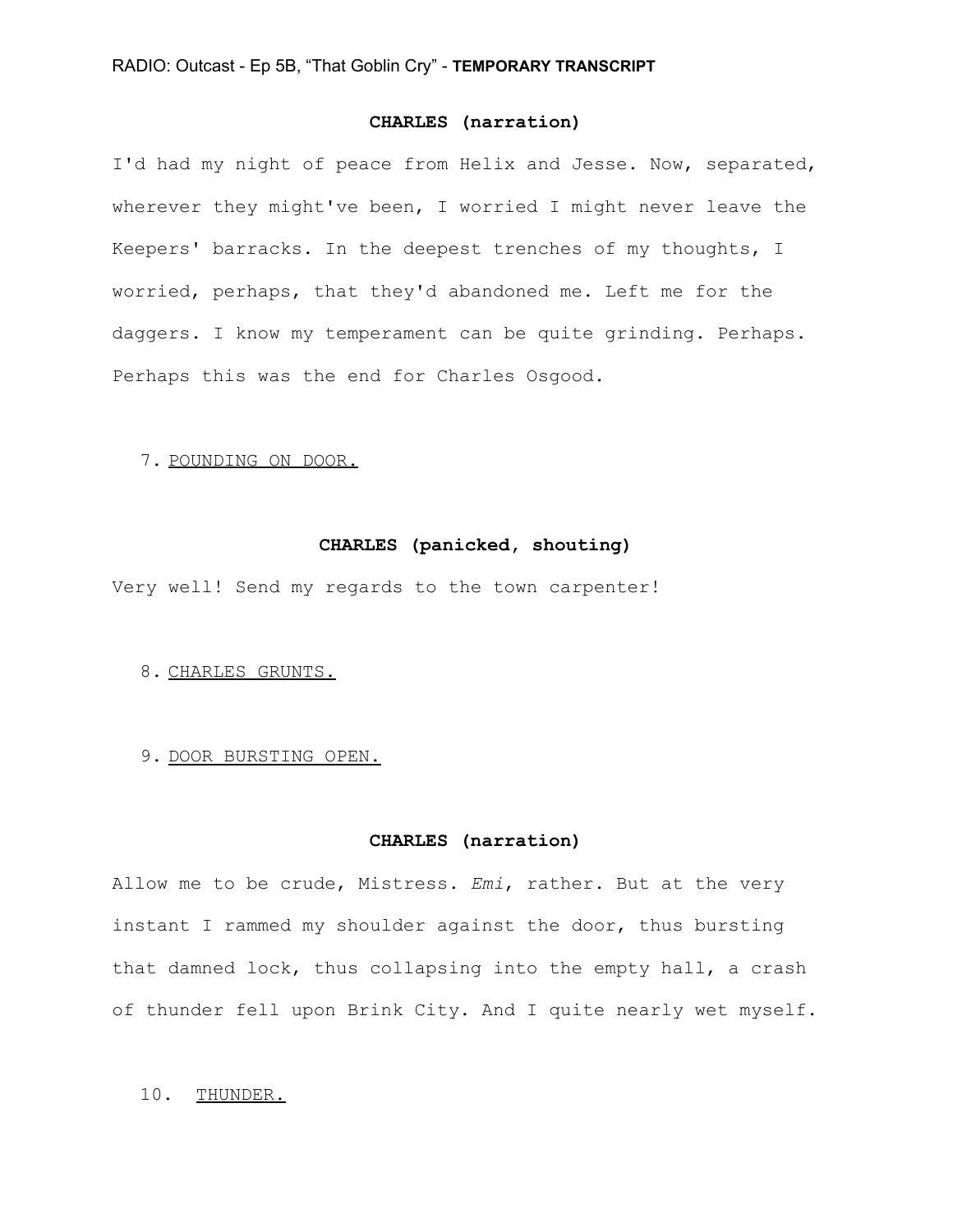#### 11. CHARLES COUGHING, MUFFLED.

## **CHARLES (narration)**

Truth be told, I figured the drunken louts had forgotten about me. Locked poor Osgood away for the night, to protect him from, perhaps, himself? Though I am no such tippler. I could be seven mugs deep and still retain my courtly elegance, no? At the very least, I'd never cause myself disgrace or harm. I dusted off my shoulders, and as I rose from the barrack's floor, I'd heard a wailing from down-aways. I was unsure who, or what, cried out. Only that it came from down the hallway, behind a great oaken door.

#### 12. TEARFUL SHOUT.

#### **CHARLES (narration)**

Fortunately, as you may recall, I'd recently joined the ranks of *gifted* individuals, yes? After that marvelous skating display at the Idaho rink? At last I'd found a *purpose* for my aural powers. None handsomer than the cowboy's immortality, I confess, but I've made peace with less. Alas, I enchanted the distant voices to echo closer. The first voice I recognized immediately as the Commandant. He spoke with fearful vigor.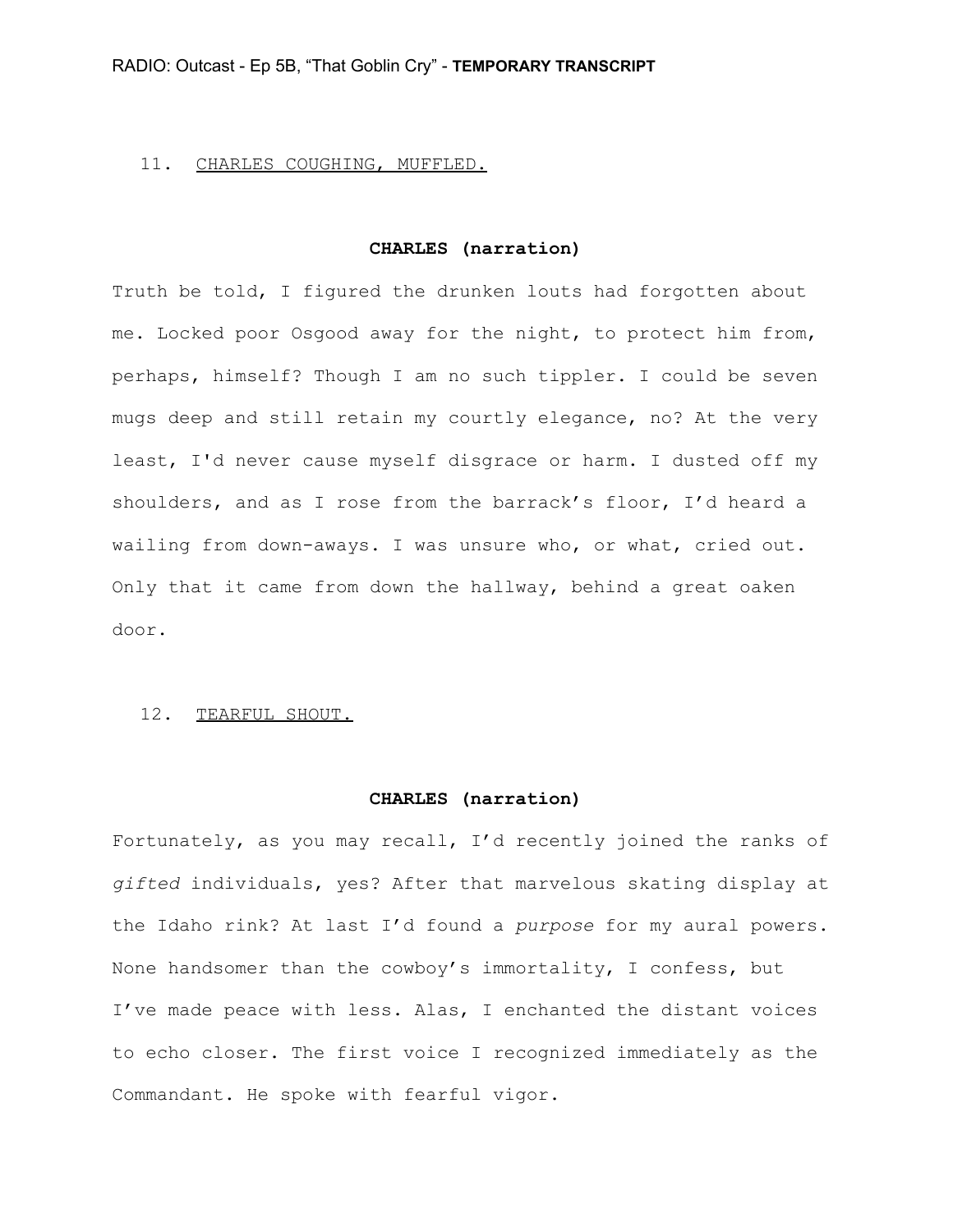### **THE COMMANDANT**

Men, the Seer has sent word. The true sacrifice has been captured. He has recognized a heavenly demeanor about her. She is our true Ornament.

## 13. TEARFUL SHOUT.

#### **THE COMMANDANT**

Oh, hush. You are no longer useful for us. We shall use the Ornament's two companions as accompanying sacrifices. Unless you wish to join them?

## 14. TEARFUL SHOUT.

#### **THE COMMANDANT**

Very well.

## 15. METAL BLADE SLICE.

16. SILENCE.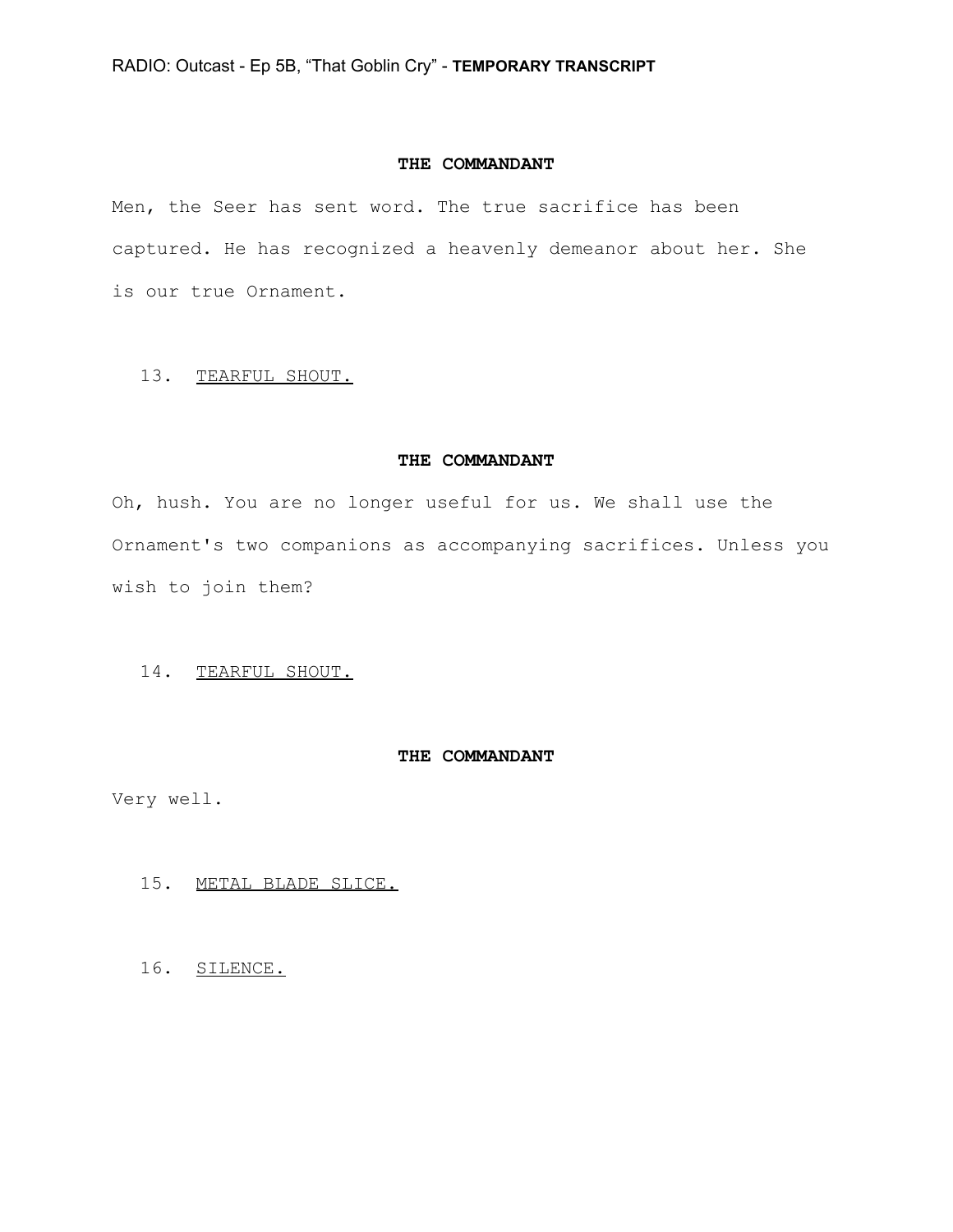### **THE COMMANDANT**

Men, quickly, take these bodies to the Great Pylons to burn with the others. Make it quick. The Firmament beckons. I shall grab the gentleman down the hall.

## **CHARLES (narration)**

Ah, there can be no greater killjoy than mention of *sacrifice*. Particularly when I'm involved. Who was this *Ornament*? And this *Seer* character? I could not be sure. But I would not linger around for the bloody context.

### 17. CHARLES BOOTS WALKING QUICKLY.

#### **CHARLES (narration)**

I returned for Sonny and then sallied forth down the winding staircase. Curiously, it seemed the lower barracks' floors had been gutted. Each floor a vacant, hushed hallway. As if the dozens of unruly Keepers had obligations elsewhere, beyond their scant patrols. Perhaps attending this so-called *sacrifice*? I shivered at the idea.

## **CHARLES (whispered)**

Ah! [voice deepens, mimics the Commandant:] *Now this will do.*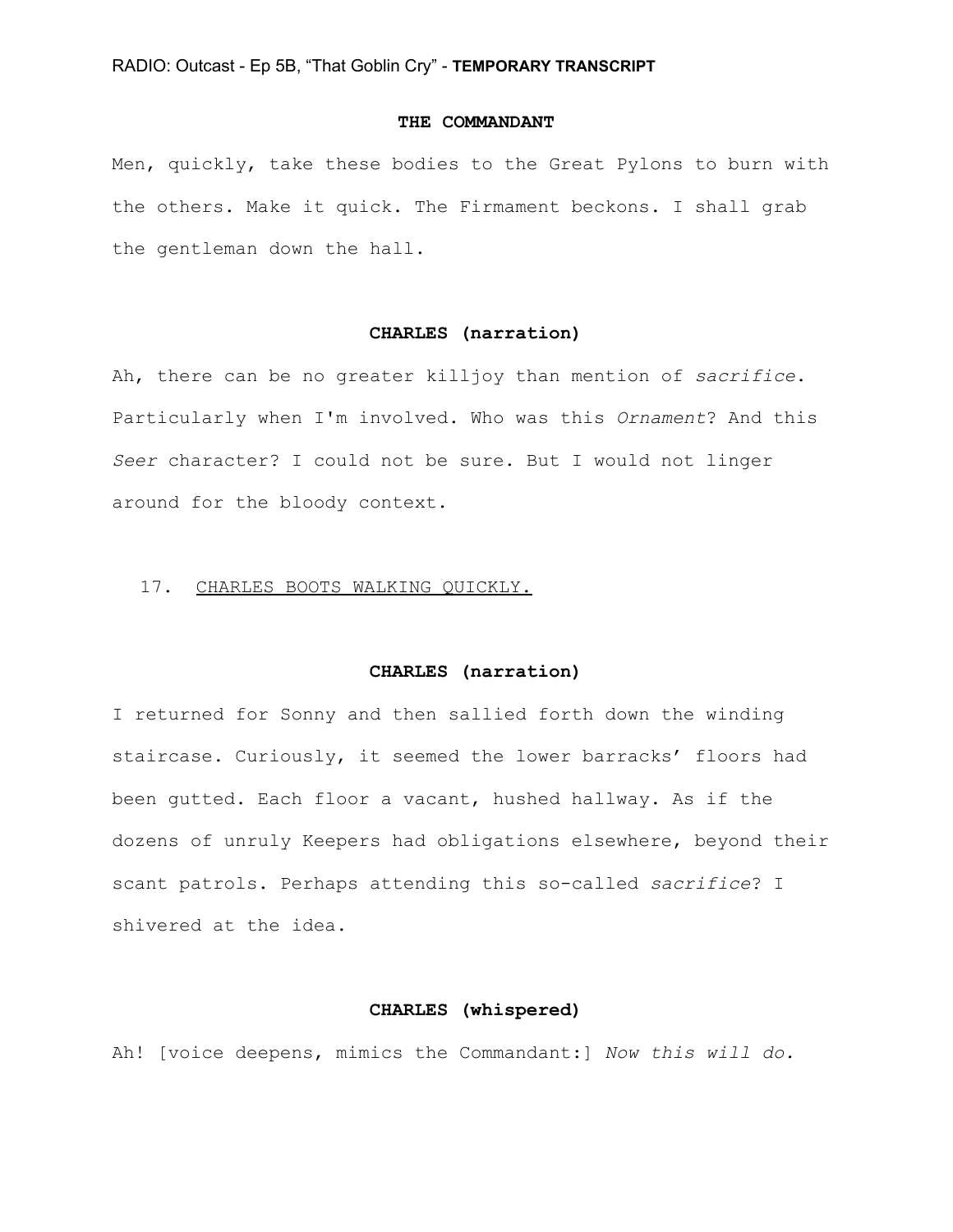## **CHARLES (narration)**

On my way out the barracks front, I found a lonesome Keeper's hat dangling from a wall hook. A wide-brimmed disgusting gray thing with a red emblem in the center. Of course, better to be safe than sacrificed, yes? So I donned the hideous thing and made haste.

## 18. BELL TOLLS THREE TIMES IN THE DISTANCE.

#### **CHARLES (narration)**

The sky had turned to an unfashionable ash. That very same gray which the *Brink* citizens so-seemed to love. No doubt, a ghastly storm approached. I spurred on across the dirt path, away from the barracks to the belly of the fort, across the barren grounds. Not a soul in sight. An entirely different image whence we arrived. Only the dubious smell of cherry trees against a cold gray eve.

#### 19. CRASH OF THUNDER.

## **CHARLES (narration)**

To the west there rose the second gate, where I had passed through following the Commandant. It was now sealed shut and unguarded by the Keepers. From afar, I could see the fruit and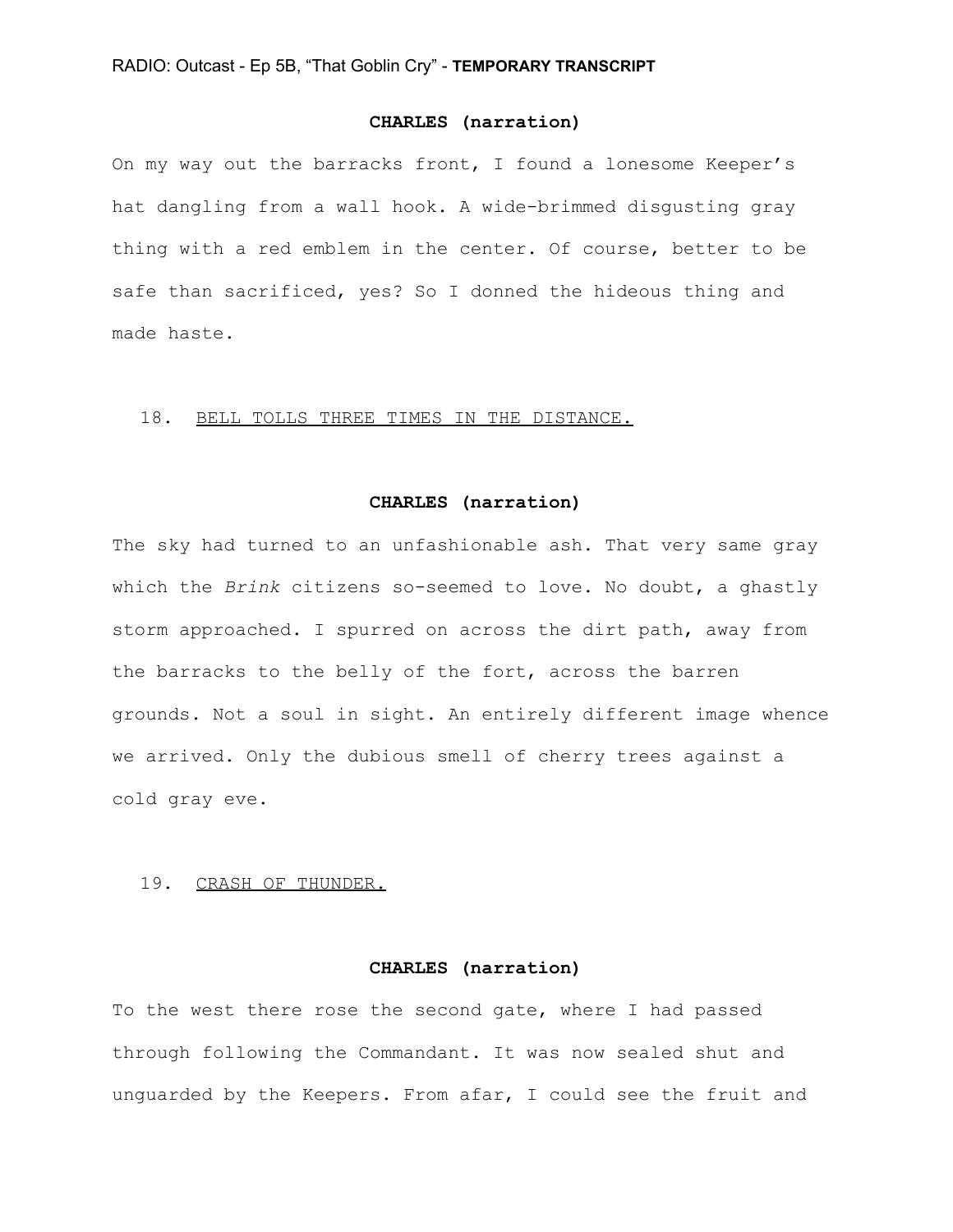vegetable fields were unpopulated. This was where Helix was meant to be. If not there, then where? A sensible man, perhaps, would flee toward this direction. He would crawl the Brink City gates, hop on a steed and disappear from these Montana horrors. And yet, there remained one fortress location where my companions must've been. Beyond the third and final gate, where Jesse had passed with that Librarian. The Thinker's gate. I turned east toward it. A great blue emblem dangled from its iron bars, waving the image of an open book. And there, far down the pathway, a gathering of shadows approached the gate. I could only imagine who they might've been.

*(Scene Transition)*

## 20. WIND WHISTLING.

#### **MADA (shouting)**

*At last, the circle shall close!* [beat] *Keepers, open that gate!*

#### 21. GATE CREAKING OPEN.

### **HELIX (narration)**

Well, Mom. I wouldn't be praying to you *now* if I didn't escape. But I'll admit, at the time, when those lumbering assholes were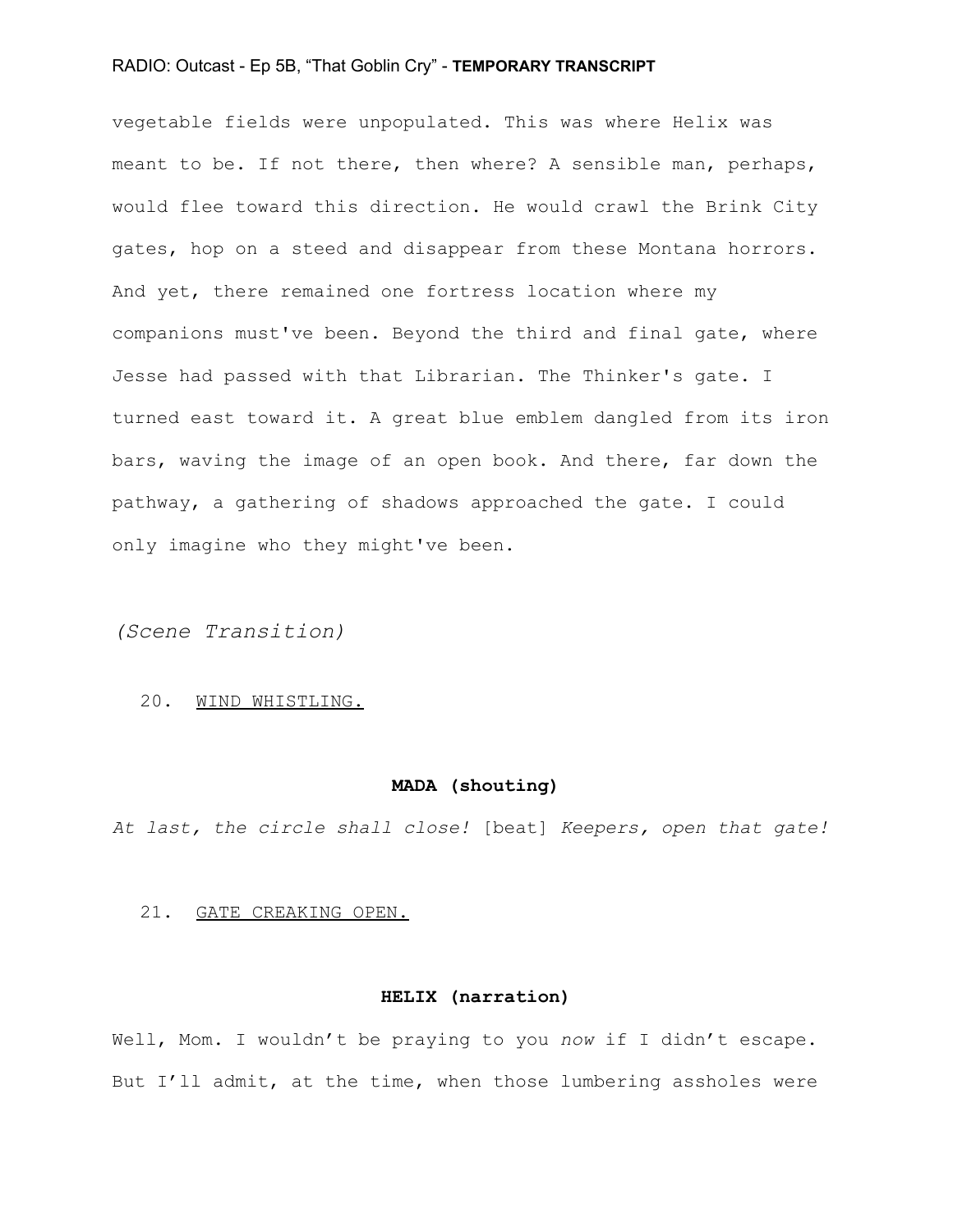pushing me through that gate, I didn't know what to think. I'd spent millions of years feeling secure. Godly. Whatever. [beat] Anyways, you know your daughter. You know I gave 'em total hell.

## **HELIX (whispering)**

Coda, remember that mayor? In Lone Flats? [beat] Yeah. *Get them.*

### 22. CODA TWEET-TWEET.

23. CODA MAKES SOUAWKING NOISES.

#### **MADA (shouting)**

What is that!? Men, cover your ears! Do not become distracted!

## **HELIX (narration)**

Coda knocked down most of them. Even got Mada for a sec. But the Keepers pulled their ugly hats down over their ears. Pieces of shit. The hats muffled Coda's noises enough that they stopped stumbling around.

#### **MADA**

Give me your hat, *fool*. I need protection more than you. [beat] Now, the *Firmament* will not wait!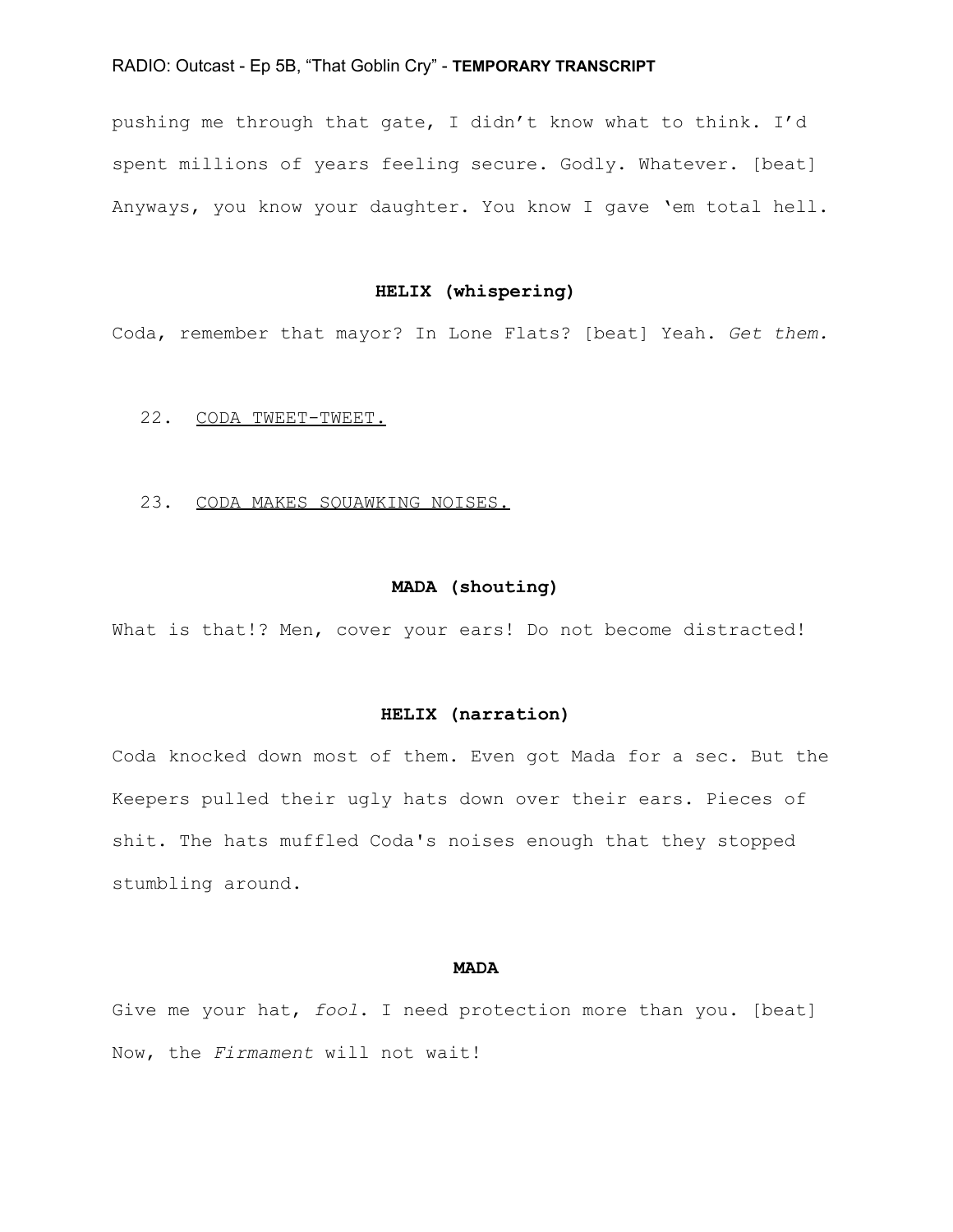## **HELIX (narration)**

*This* fucking guy. He shoved me through the Thinker's gate and kept shoving, shoving, pushing me along a dirt path. The little moonlight we had disappeared behind clouds. I couldn't see my hands or feet. I could only feel Mada's hand, or I guess, the *Seer's* hand, pushing against my back.

#### **HELIX (shouting)**

Where are we *going*? Stop *pushing* me, you culty motherfu -

#### 24. CRASH OF THUNDER.

#### **HELIX (narration)**

When the bolt came down, the flat grassy field around us lit up. I only had half a second. I spun around looking for Jesse, knowing he was supposed to be somewhere around here, past the third gate. Instead, Mada shoved me toward what looked like a circle of towers. [beat] TOWERS. Fucking towers. It was too dark to count all of them. I waited for another lightning bolt.

25. CRASH OF THUNDER.

**HELIX (narration)**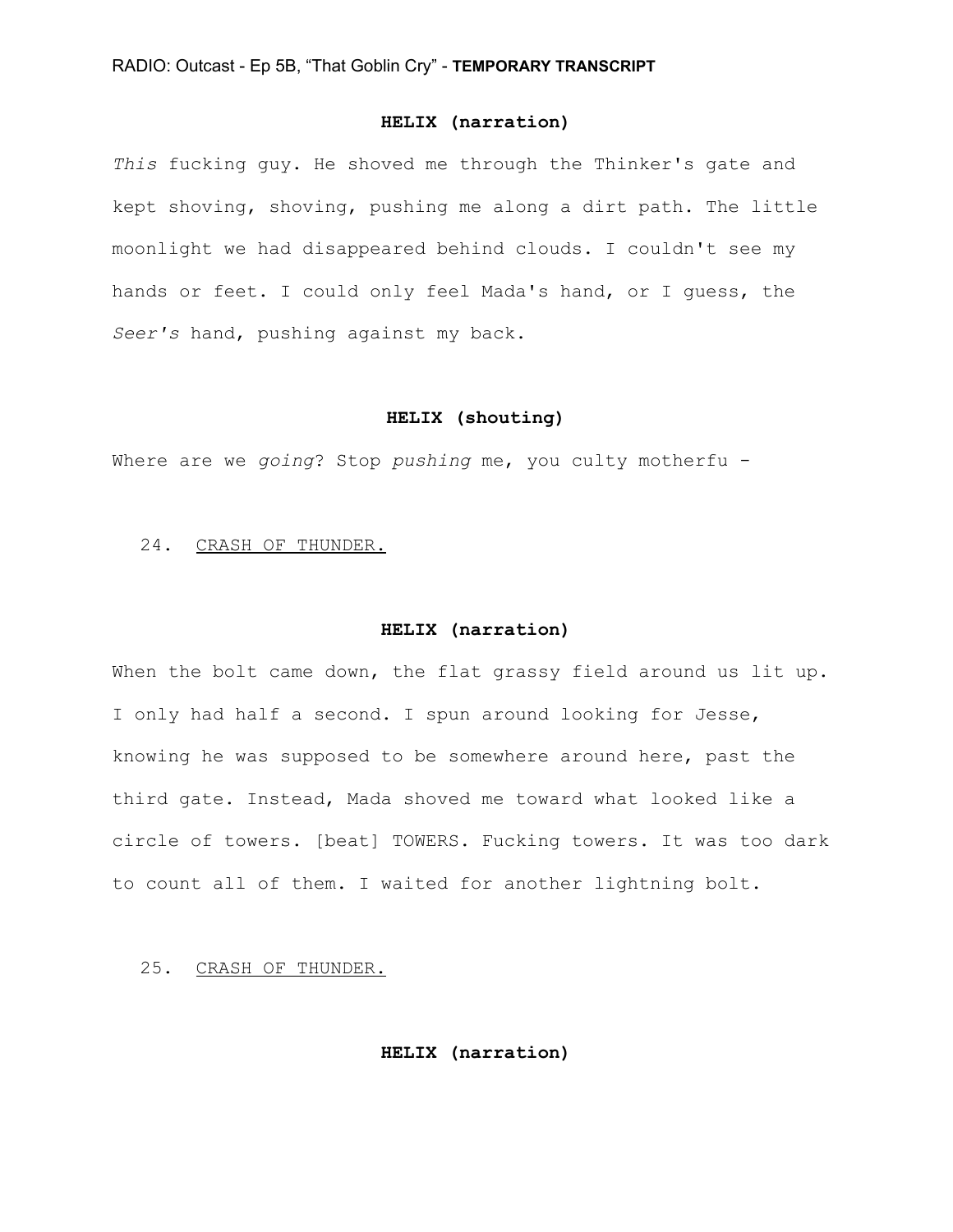Eleven. Eleven towers in a huge circle. And one twelfth tower in the middle, taller than the rest of them. They all looked the same, just like the towers we've been hunting this whole time. I couldn't believe it. Did the people at Brink City know? About the powers? About me?

## 26. CRASH OF THUNDER.

#### **Helix (narration)**

The huge central tower had a metal thing-y coming out the top. When the next bolt of lightning came down, it struck the rod right on the tip. The tower glowed bright yellow.

## 27. BUZZING NOISE.

#### **MADA (shouting)**

The *Ascension* begins! [beat] Deliver the *Ornament* to the center!

#### **HELIX (narration)**

Mada shoved me again. I stumbled toward the center of the field, closer to the glowing tower. I don't know how it worked. The metal on the tower walls buzzed, glowed yellow, burned with a heat as we got closer.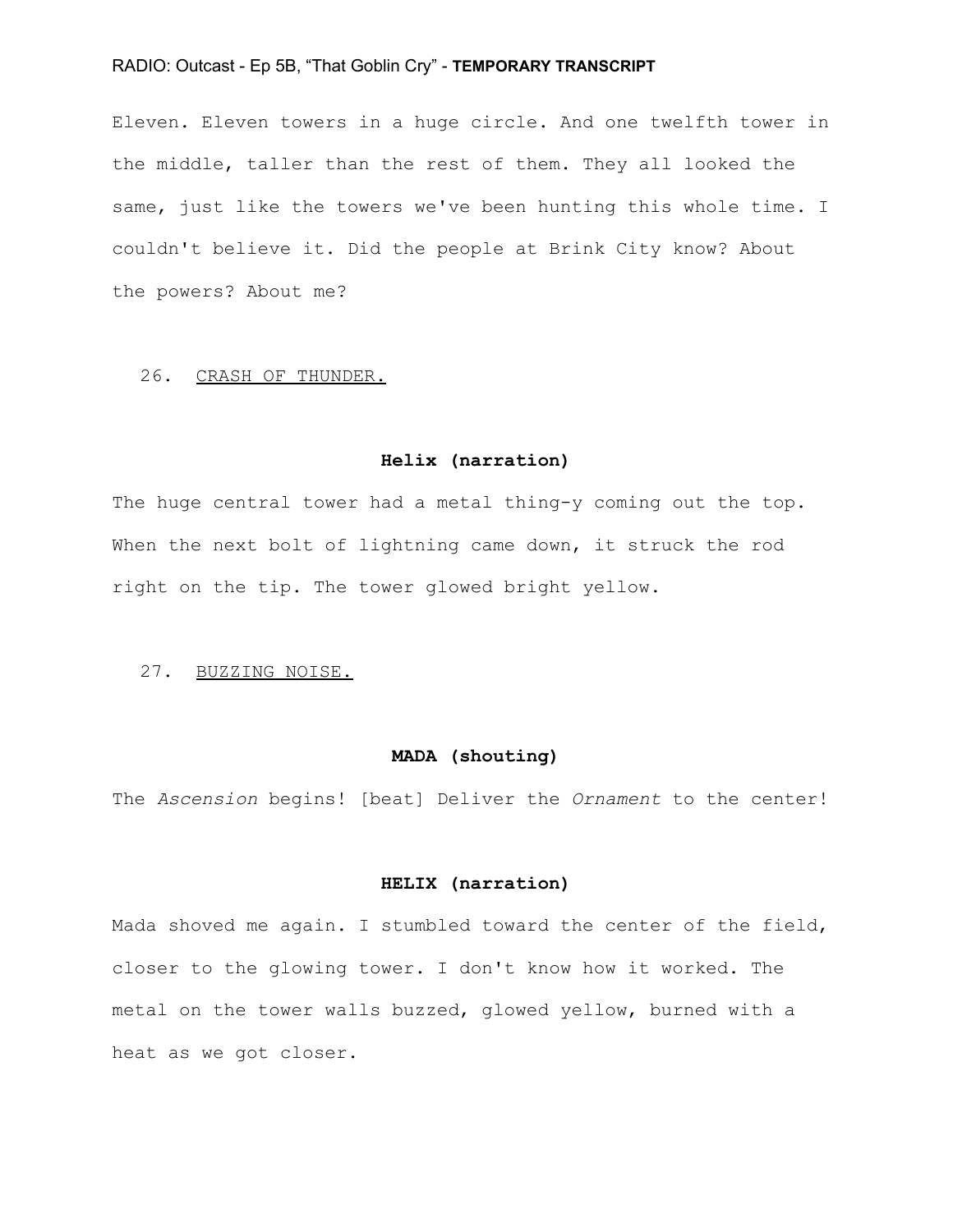## **HELIX (shouting)**

Call me an *Ornament* one more time and - hey, stop *pushing* me -

### 28. THUNDER SOUND.

## **HELIX (narration)**

Another lightning bolt connected with the tower's metal rod. Now the energy traveled away from the tower, slithering across the ground. They had installed metal webbings across the entire field. If my life wasn't in danger, I'd probably be really fucking impressed. The lightning went down the tower, traveled out in eleven different directions, toward the other eleven towers. I made one more effort to look for Jesse or even Charles, but found nobody except Mada and his cult worshipping assholes. Mada stepped in front of me and opened a small door leading inside the big central tower. This close, the heat could melt your face off. I closed my eyes and he shoved me one last time.

### 29. DOOR SLAMMED, LOCKED.

## **HELIX (narration)**

I could hardly see anything. Inside the tower, there was a narrow staircase, made of wood, and the only light came from a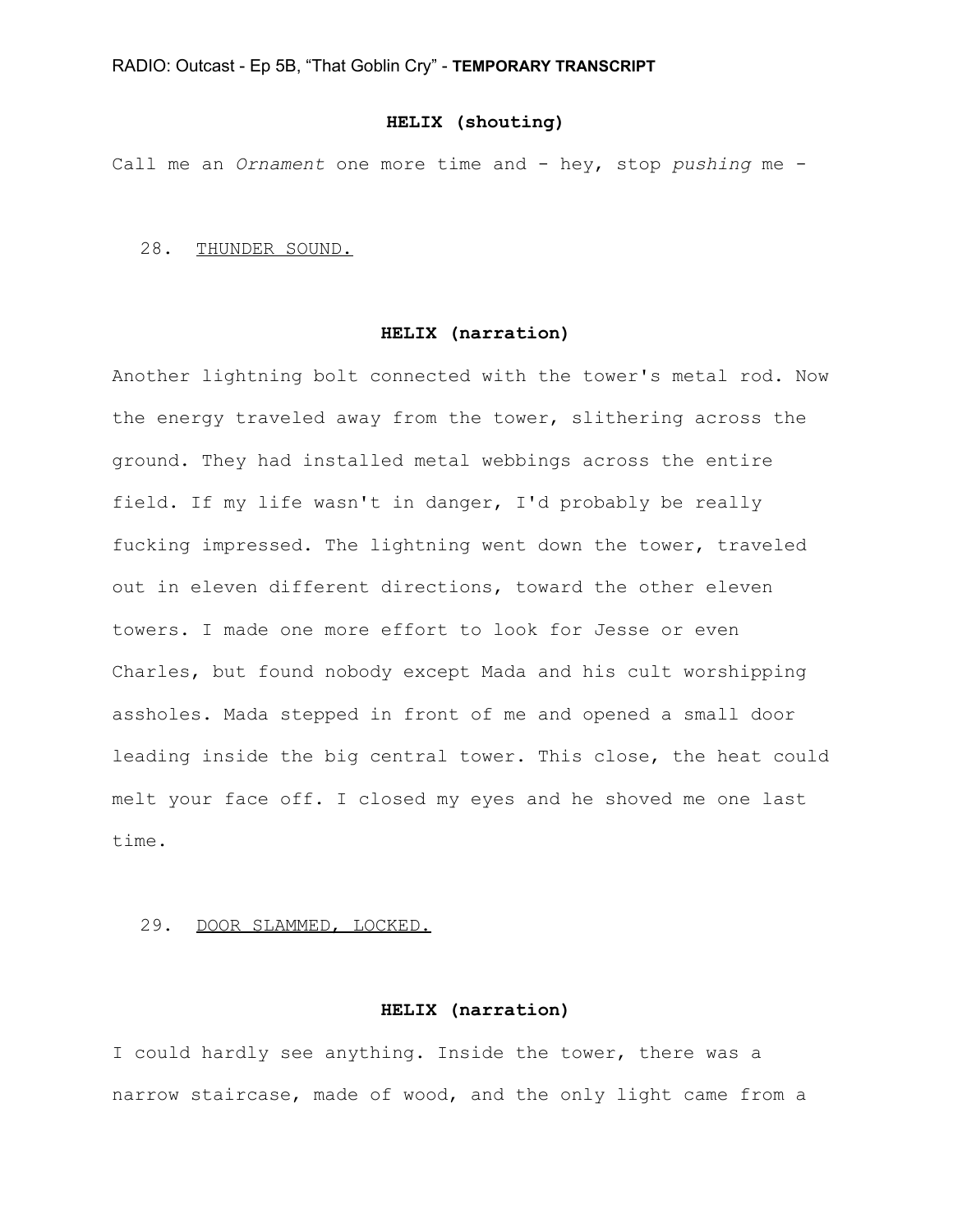tiny square window, near the top. I took one step up and then another. But something *reeked*. I smelled [beat] blood.

*(Scene Transition)*

### 30. PERSON SHOVED, "*OOF*."

#### **JESSE (narration)**

For a pack of fools that call themselves THINKERS, they sure aren't very thoughtful. Carrying 'round knives like they know what to do with 'em. [beat] Well, they didn't. Dispatched them real quick. That Librarian woman came at me with a dagger to my face. Had the look to kill me, wild eyes and big wet teeth. All it took was a smack to her wrists. Her knife went flying across the room. Figured that'd shut her up. [beat] It didn't. She had the bright idea to start throwing books at my head. History tomes, biographies. Cookbooks hurt the worst. I caught an almanac in the air and sent it back her way, right into her stomach. Knocked that Librarian clean-out. Took out the other Thinkers with fists, elbows, and my ink pen. Couple jabs to the arms. Shouldn't be fatal. Just a couple scars as a reminder. Don't fuck with me.

#### 31. BODIES FALL TO FLOOR.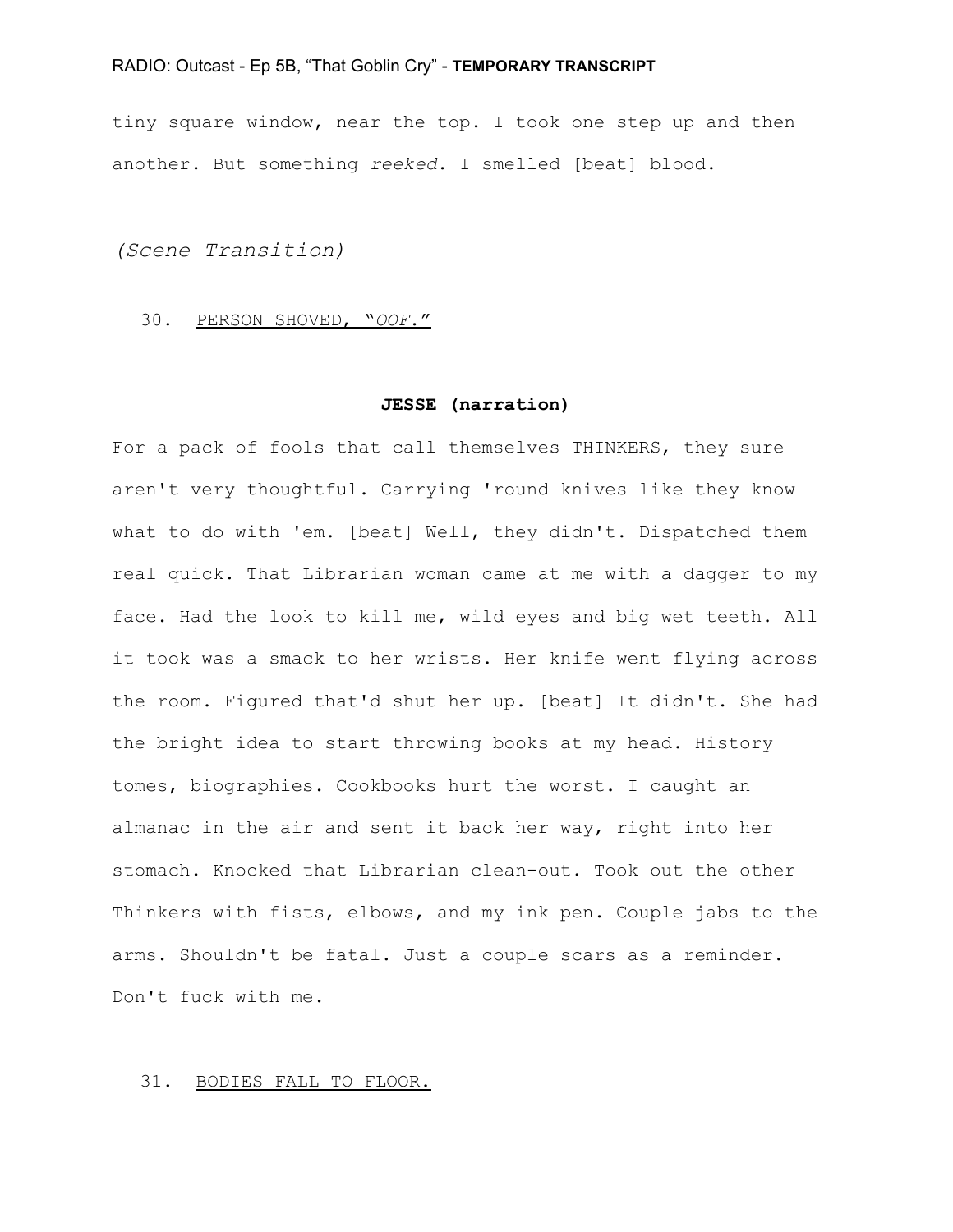## 32. JESSE WALKING.

### 33. DOOR OPENING.

## 34. WIND WHISTLING.

#### **JESSE (narration)**

Night out was dry. Dry as them desert valleys. Once I busted out the Library, went 'round the building and caught sight of those *Great Pylons* ol' Eve was writing about. Far off and away, they lit up the field like twelve lighthouse beacons. But that wasn't no fire on top those towers. They seemed charged up from something else. Glowing. Could hear them humming a mile away.

#### 35. FAINT DISTANT BUZZ.

#### **JESSE (to himself)**

Now where are y'all?

## **CHARLES (in the Commandant's voice)**

Halt! You there. [beat] *(regular voice) Aha!* I must've fooled -

#### **JESSE**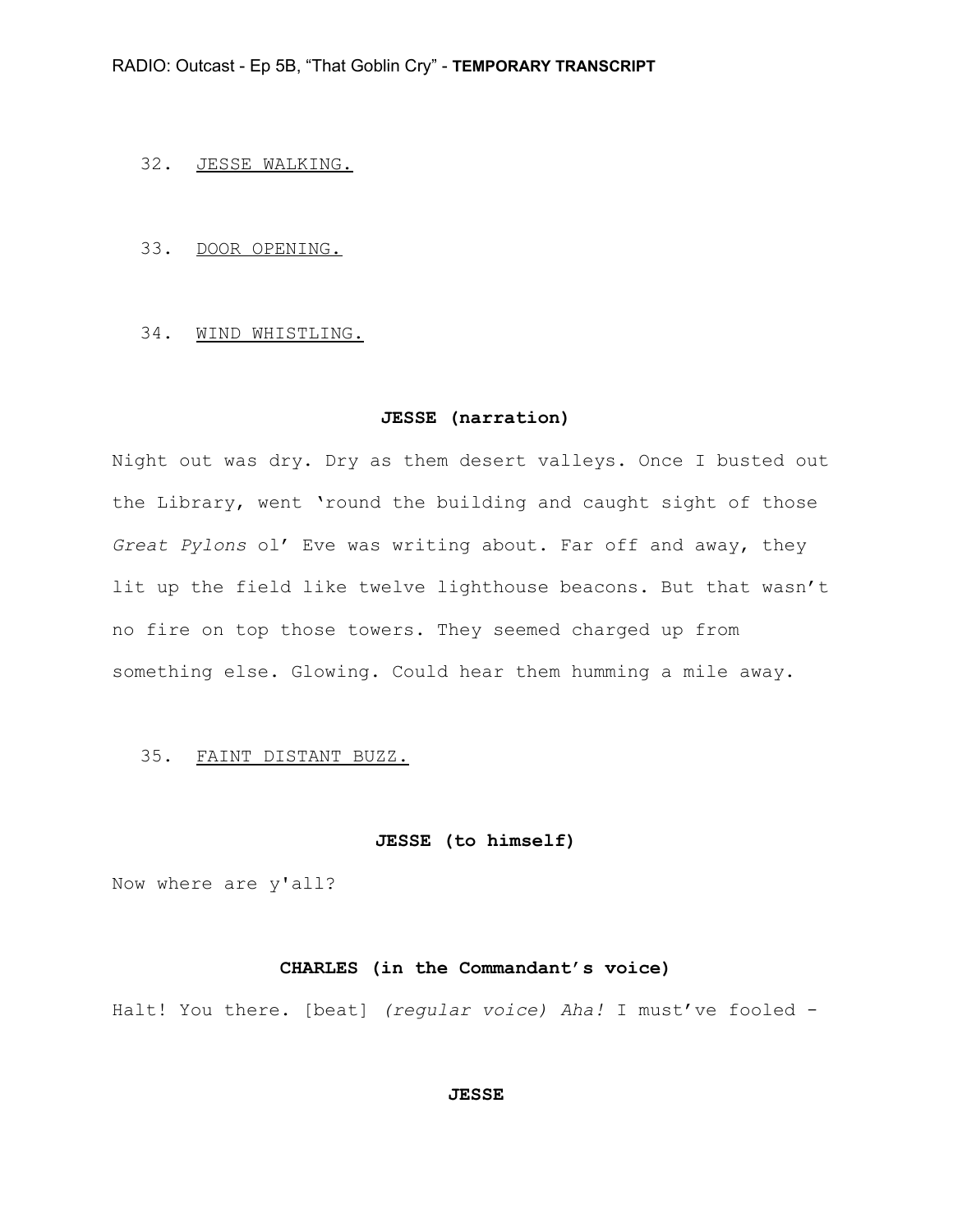Osgood. You were a heartbeat away from gettin' sent to the Styx.

## **CHARLES**

*Indeed?* Perhaps I've a late-stage career at the Gaiety Theatre?

#### **JESSE**

Save it. We're in shit here. [beat] You know where Barefoot is?

### **CHARLES**

Ah, about *that*. See, the only information I have is of some *sacrifice*. The Commandant spoke of some *ornament*? This dreary place could certainly use one.

### 36. BELL TOLLS FOUR TIMES IN THE DISTANCE.

## **JESSE (narration)**

Seems we were in the wrong place, right time. Or other way around. Could be the name of my story. Whatever it was, *Brink City* had been expectin' us. Somehow. They knew to get us separated. Seems every day is a move on someone else's chess board.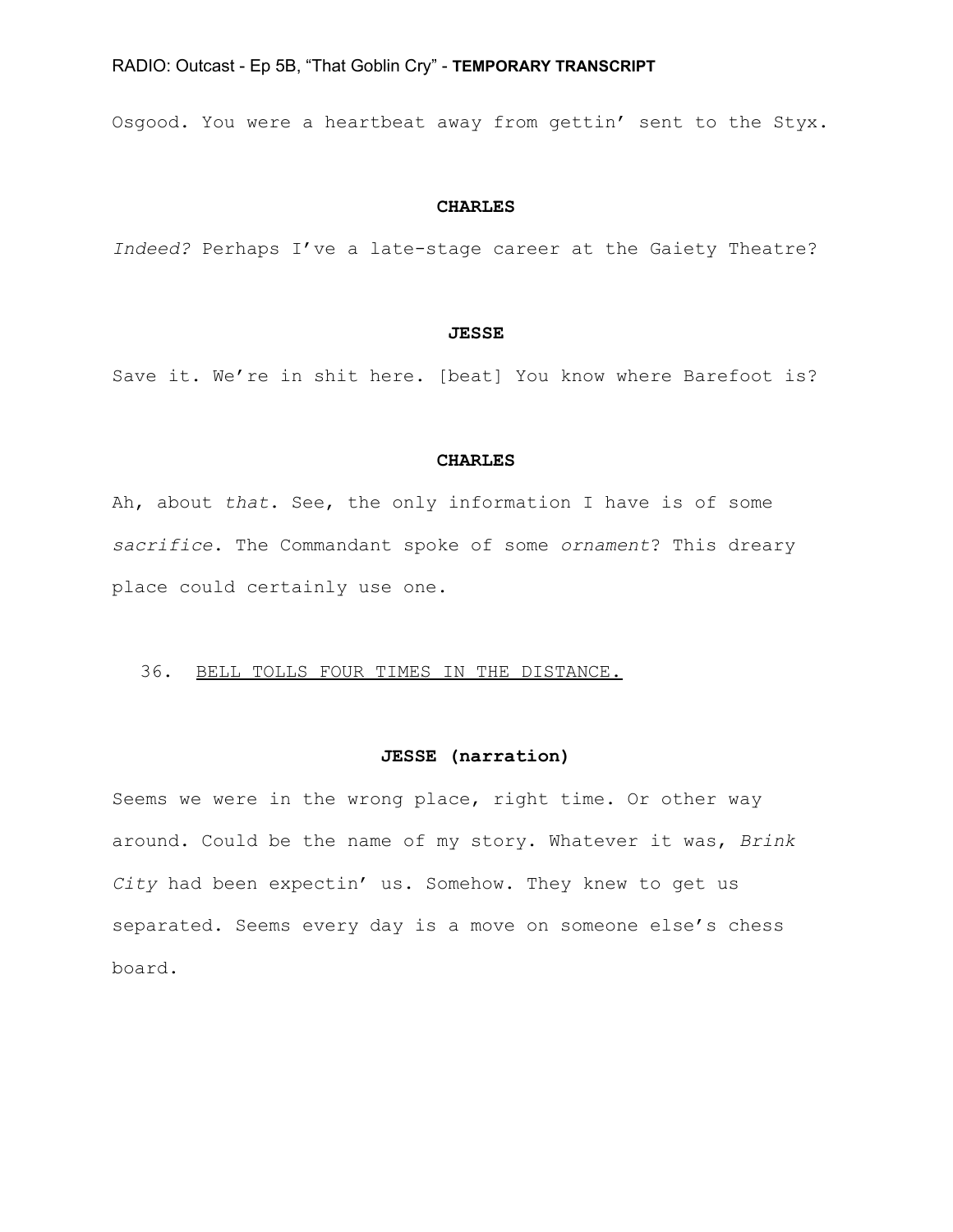#### **JESSE**

Them bells tolls. Four of 'em now. Been countin' since we showed up.

## **JESSE (narration)**

Me and Charles moved on. Out toward the towers. Those *Pylons*. Charles told me about him getting trapped in those barracks. Got real proud about busting down the door. Figured I wouldn't kill his joy, telling him about the room full of Thinkers versus me with an ink pen. Anyhow, we didn't have time to argue. Charles said he didn't see a soul near the front of the fortress, nor the middle. Only place that remained were those towers. My mind started pushin' smoke. What if they did somethin' to Helix? That'd call for breaking the code, no doubt.

## 37. WIND BLOWING.

#### **CHARLES**

Do you see anything?

#### **JESSE**

Keep walkin'!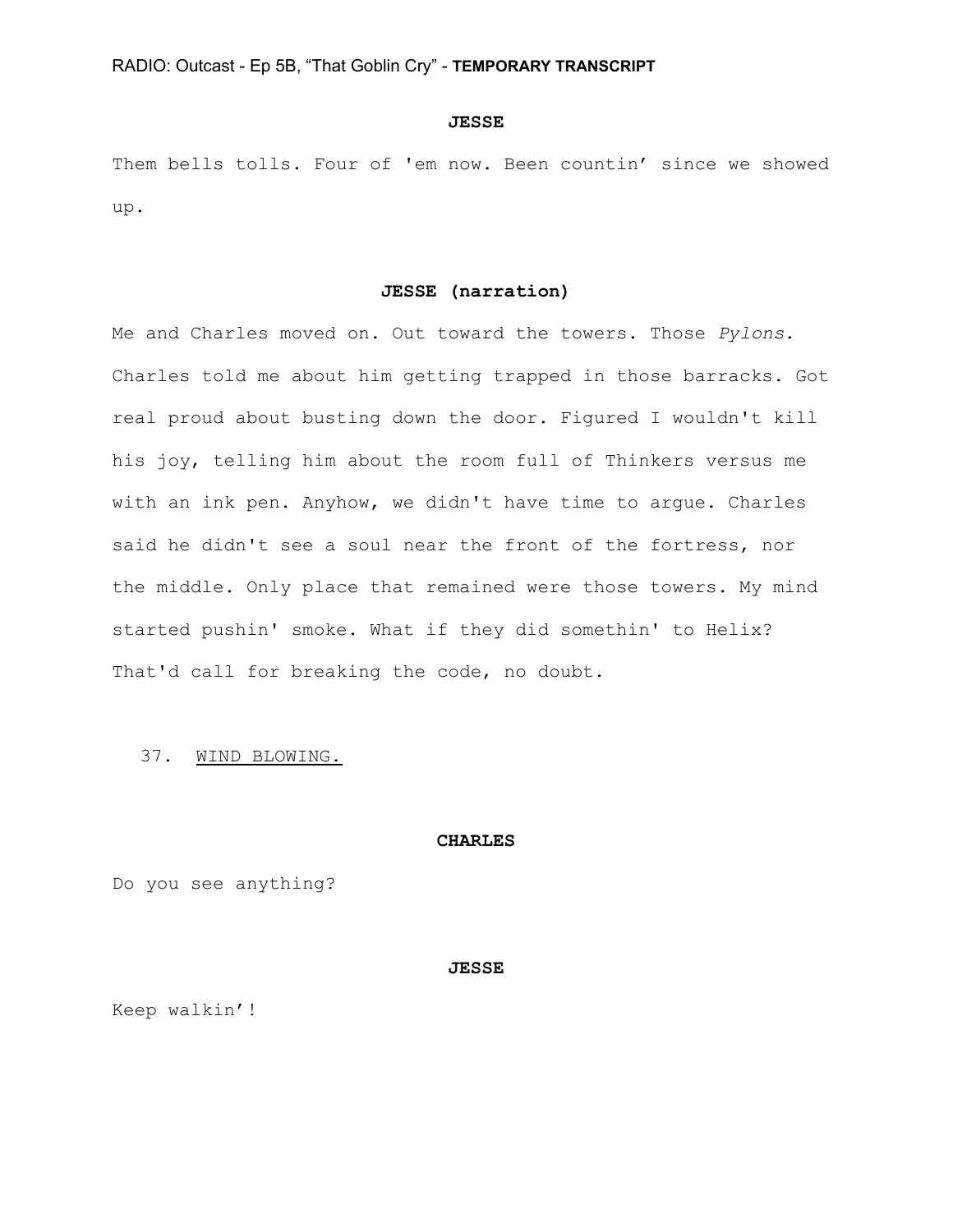## **JESSE (narration)**

Closer we got to the towers, the taller they became. They glowed hot and high in the sky. Eleven of 'em and one in the center, glowin' brightest. It drew all the attention. Kept our eyes to the sky and didn't notice what was on the ground, 'til it was too late.

#### 38. CHARLES THUD.

39. CHARLES OOF.

#### **CHARLES**

What on  $-$  ?

## **JESSE (narration)**

Surroundin' us, spread out across the field in the hundreds and hundreds, those cult freaks. Bent on the earth, foreheads pressed to the soil, arms flailin' wide in some sort of ritual prayer. Charles tripped over some leg. They didn't budge. They kept worshippin', their bodies facin' that central tower.

### **CHARLES**

Oh dear. *(now a whisper)* It's a proper festival of delusion.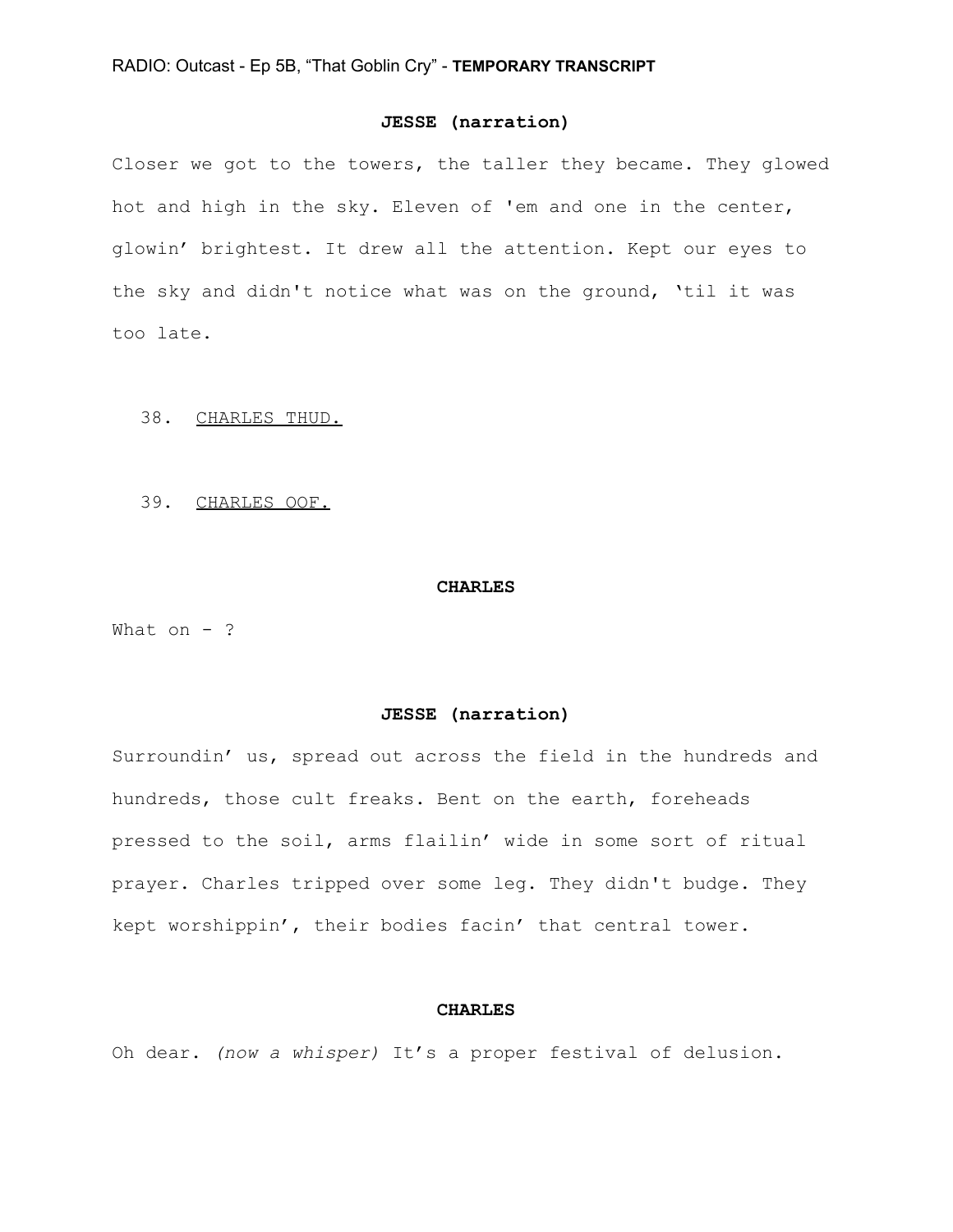## **JESSE (narration)**

Aside from me and Osgood, only one man stood. He walked up to the central tower and pointed to the sky. He looked real familiar.

## **MADA (distant, shouting)**

*As the vision I saw! As the woman who appeared to me, moons ago, in my dreams! She was the woman, the Goddess, the Empress of Time! As she foretold! The marriage of three - the final Thinker, Keeper, and Maker - and that Maker being our Ornament! And just as the Time Goddess foretold, she said, to look for the lightning bolts. We looked to the sky! And then, last nightfall, the Ornament arrived wearing earrings of lightning bolts! She would be our great Maker. And the Time Goddess, in her great generosity, sent along two others, a wise man and a handy man, to complete the ritual! They would be our great Thinker and Keeper! Now, let the Ascension begin! Let the sacrifice begin! We shall forge a paradise!*

### 40. LIGHTNING STRIKES.

### **MADA (distant, shouting)**

*Goddess of my dreams, Empress of Time, do you receive our sacrifice!?*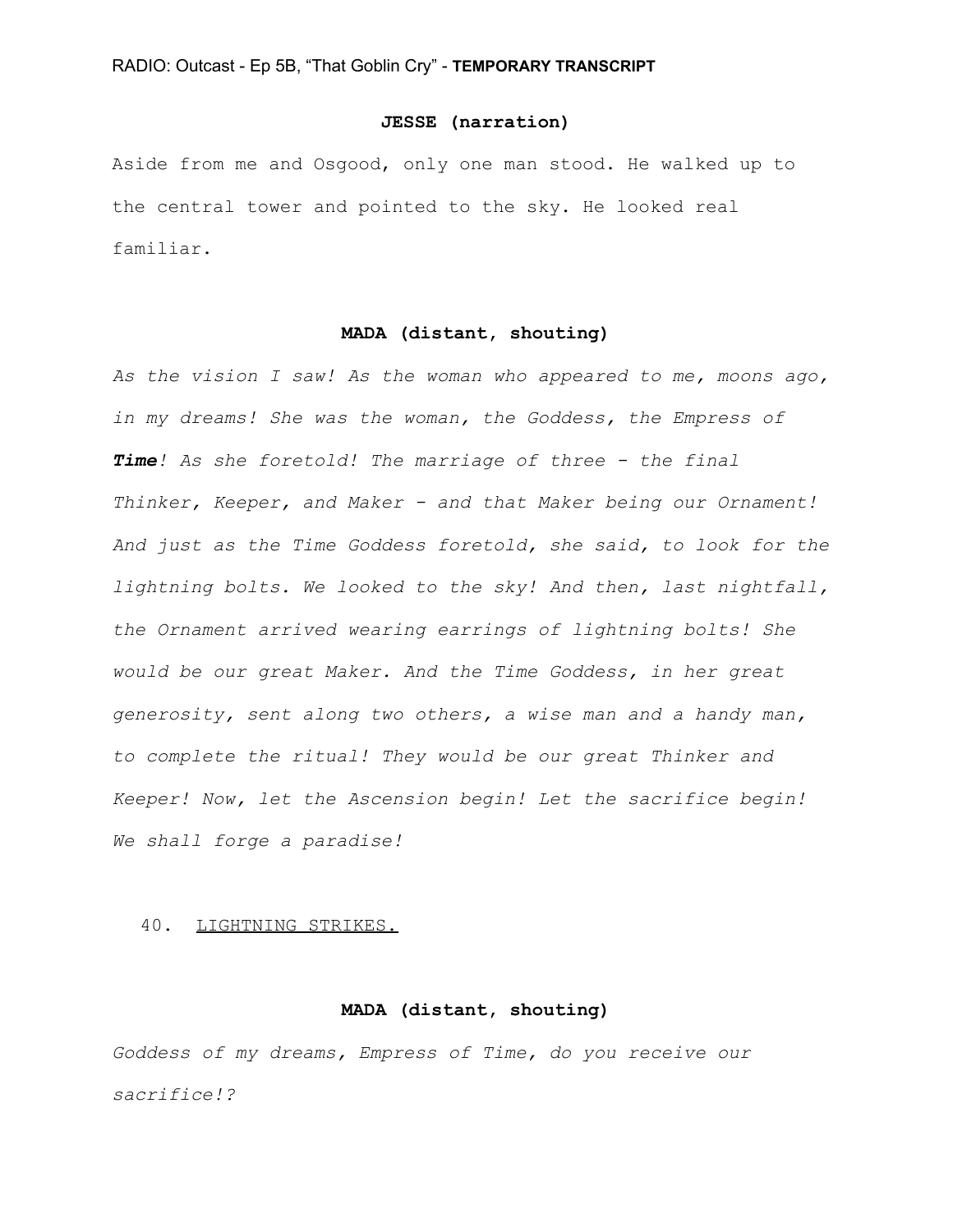41. EMI'S LAUGHTER BOOMING ABOVE.

## **CHARLES**

That laugh. [beat] I *know* this voice. This woman he speaks of -

### 42. BEATING AGAINST WOOD.

#### **JESSE (narration)**

After that wild man's ranting, me and Charles started hearing a loud knockin'. Sounded like someone shoutin' from behind a wall. The only direction was up, inside that buzzing central tower.

## **HELIX (distant, muffled)**

*THAT* [punch] *CRUEL* [punch] *CONNIVING* [punch] *SELFISH* [punch] -

#### 43. WOOD BREAKS.

#### 44. CROWD GASPS.

## **JESSE (narration)**

Suppose Helix never did play the damsel. There she was, kickin' a hole out the tower wall. Must've been made from wood planks with metal etchings. She broke through a soft spot, her barefoot poking out into the air. Then she kept kickin' and punchin'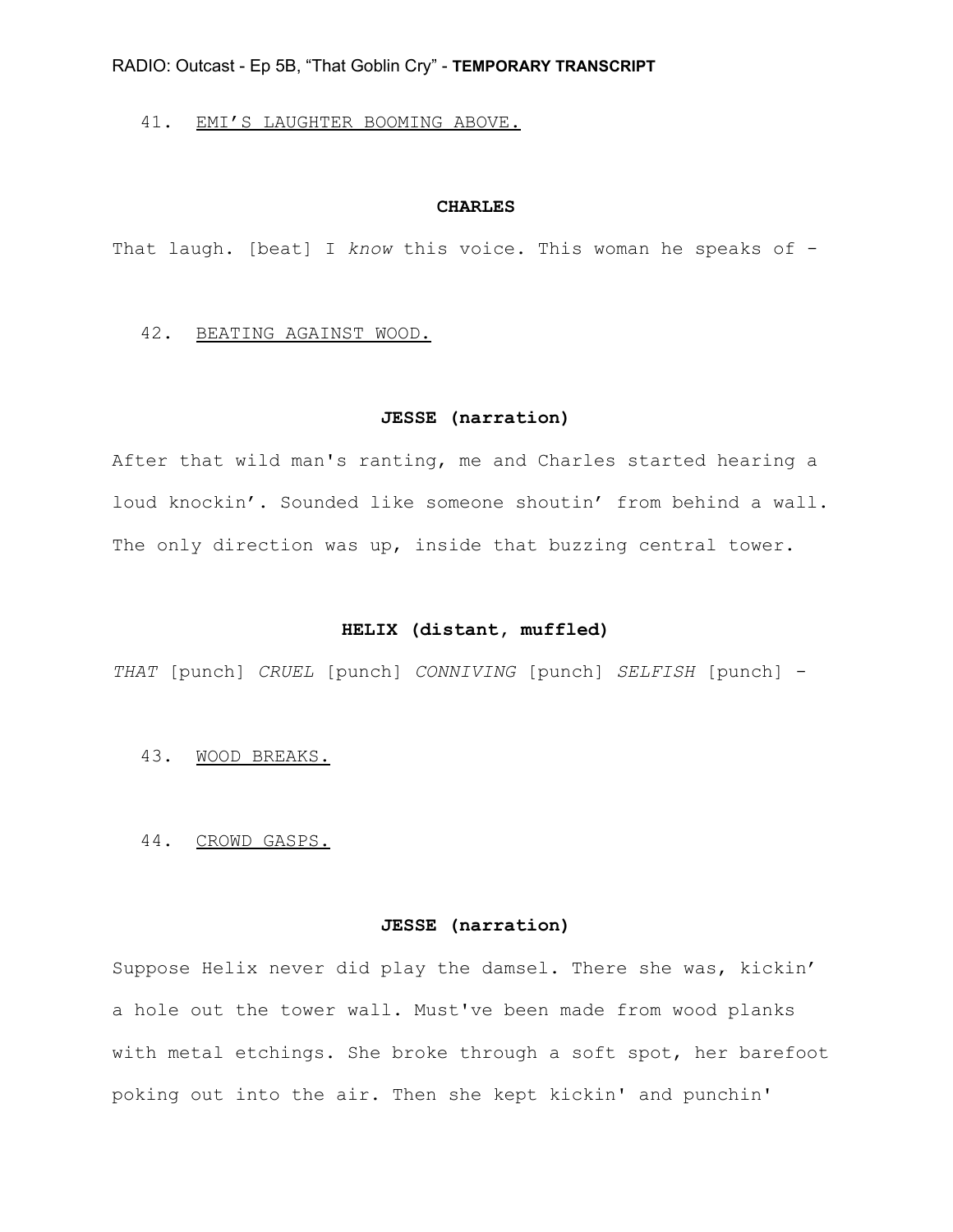until a sizable hole showed in the tower. Helix poked her head out. Bad news was, soon as folks looked up at the tower, watchin' ol' Barefoot peep out the top, they started noticin' me and Charles. All the hundreds of 'em, slowly risin' up from the Earth and turnin' our way. They looked to get rid of us, one way or another, sacrifice or nuisance. Seven Thinkers with knives? That's no problem. But hundreds of deranged Montana fools? All we could do was try and get outta there alive.

#### **JESSE**

Use what ya got, Osgood. [beat] It's about to be a cult rodeo.

#### **CHARLES**

What I've *got?* I've only got Sonny. And then there - *oh*, quite.

# **JESSE (narration)**

Folks started gangin' up, closin' in. Seemed Charles was waiting for the right moment. And that he did. That good ol' Firmament.

## 45. THUNDER STRIKES.

46. THUNDEROUS SOUND STRETCHES INTO A LONG, WHALE-LIKE DRONE.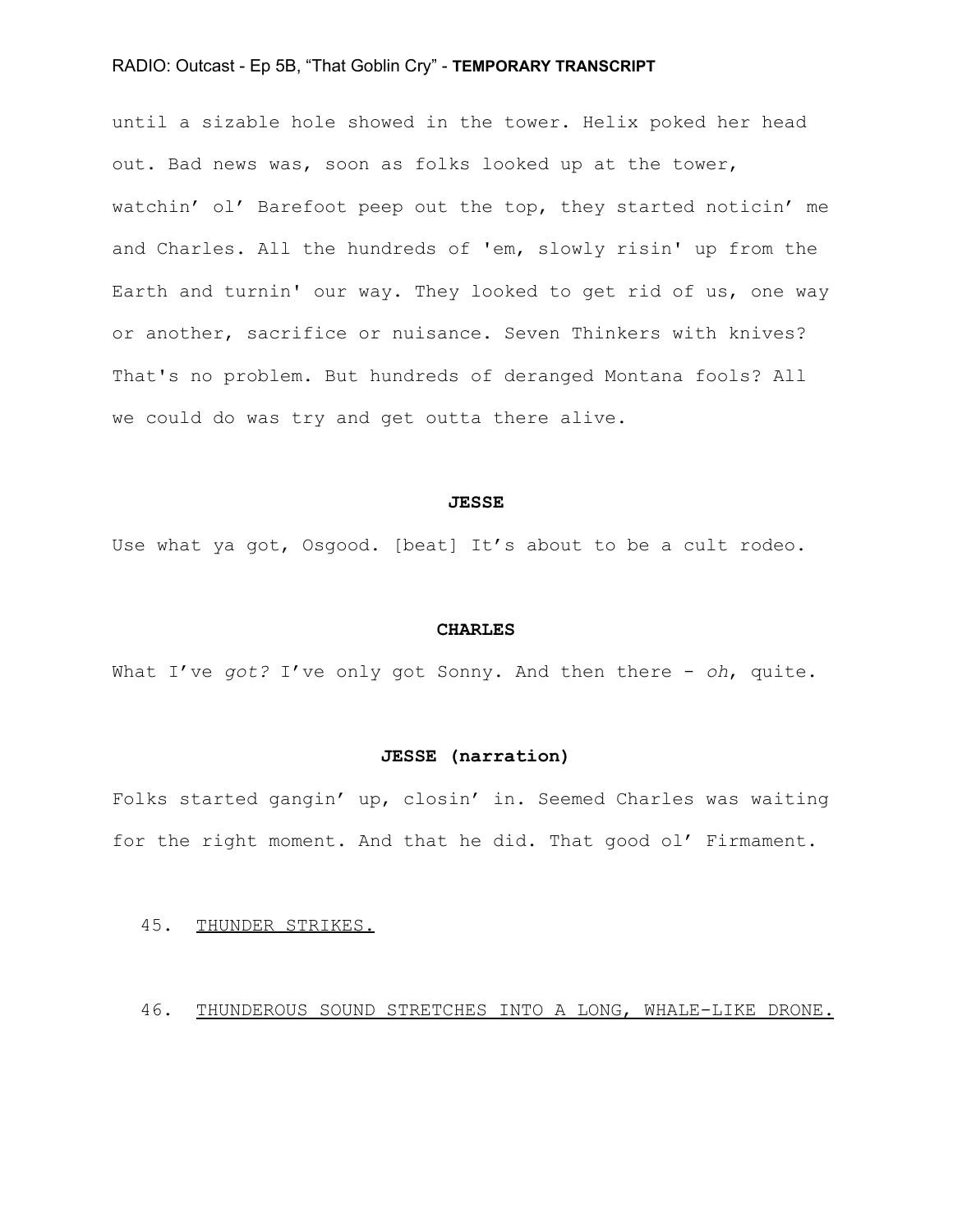## **JESSE (narration)**

Hurt like hell, Charles playin' the thunder like a horn, using them new powers against the cult. He stretched the sound until it became long, unbearable, all of them cult fools clutchin' at their ears and howlin' out. And they dropped like flies. Myself included. Cupped my ears and fell to the ground. But it gave Helix the right opening she needed.

#### 47. HELIX ROARS.

#### **JESSE (narration)**

She jumped from the tower. Came down like a stone right on that cult leader. Coulda swore I heard his back snap. Hope it did. Regardless, me and Charles booked it. Ran to help her up.

### **HELIX (heavy breathing)**

*Her*. [breath, breath] *I - I heard her*. [breath, breath] *Emi*.

#### **CHARLES**

Indeed. [beat, catching himself:] *Indeed* we need to scurry, that is. Emi, you said? What a strange name. An entirely unfamiliar -

48. MADA ROARS.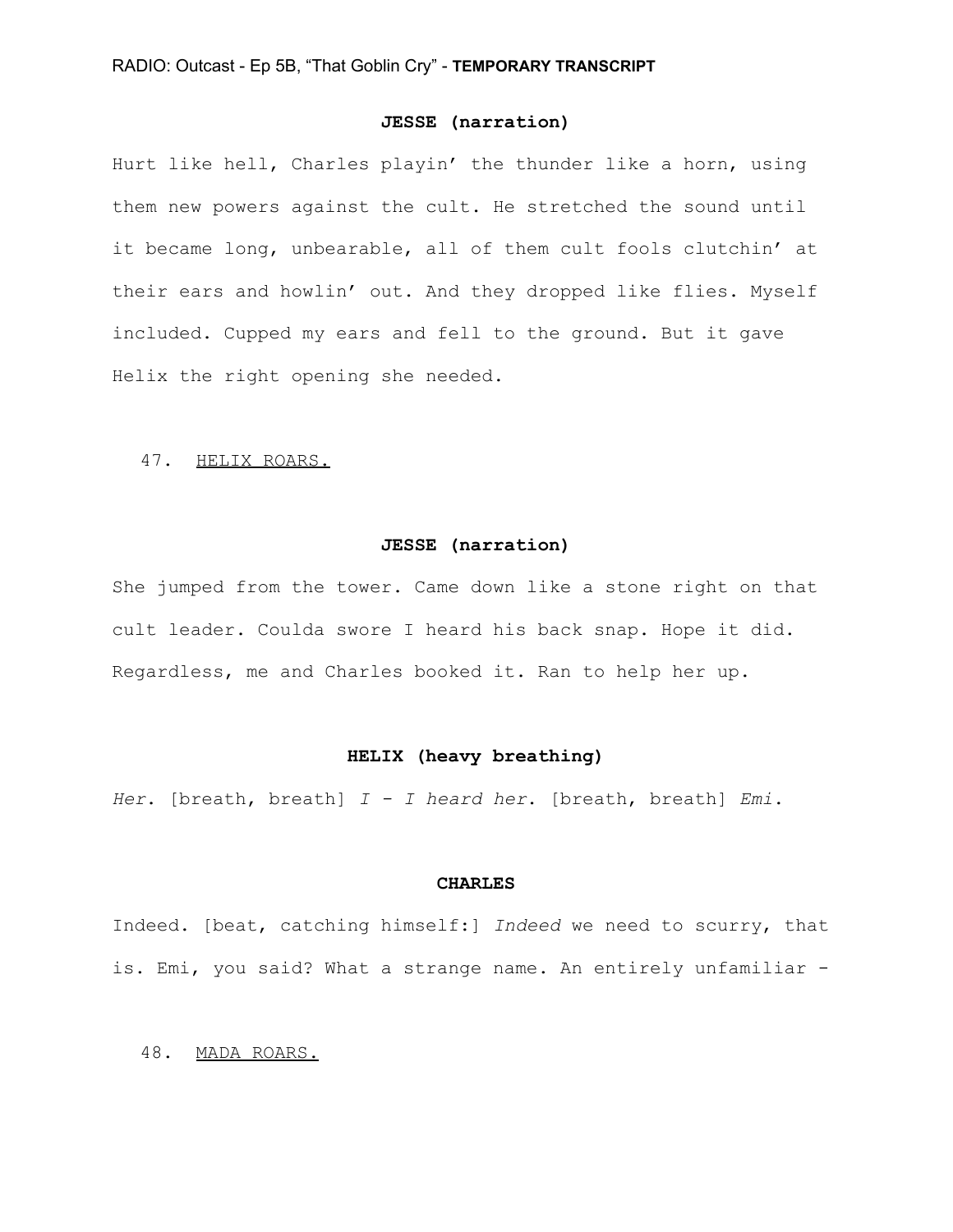## **CHARLES**

No! Don't!

### 49. METAL SCRAPING SOUND.

## **JESSE (narration)**

That cult leader ran up on us. Took a dagger at Charles's stomach. But he got that beepin' machine instead. Saved the dandy's life.

#### **SONNY MACHINE**

*"Last - last song for the - last - Last Dance, Miss Donna Sum - Miss - Mister - Mister Gorbachev tear down this wa-"*

#### 50. SONNY DIES OUT.

## **JESSE (narration)**

Before the man could remove his knife from the machine, I grabbed his arm and twisted. He grit his teeth in pain.

## **MADA (shouting)**

*NO! NO!*

# 51. BONE SNAP.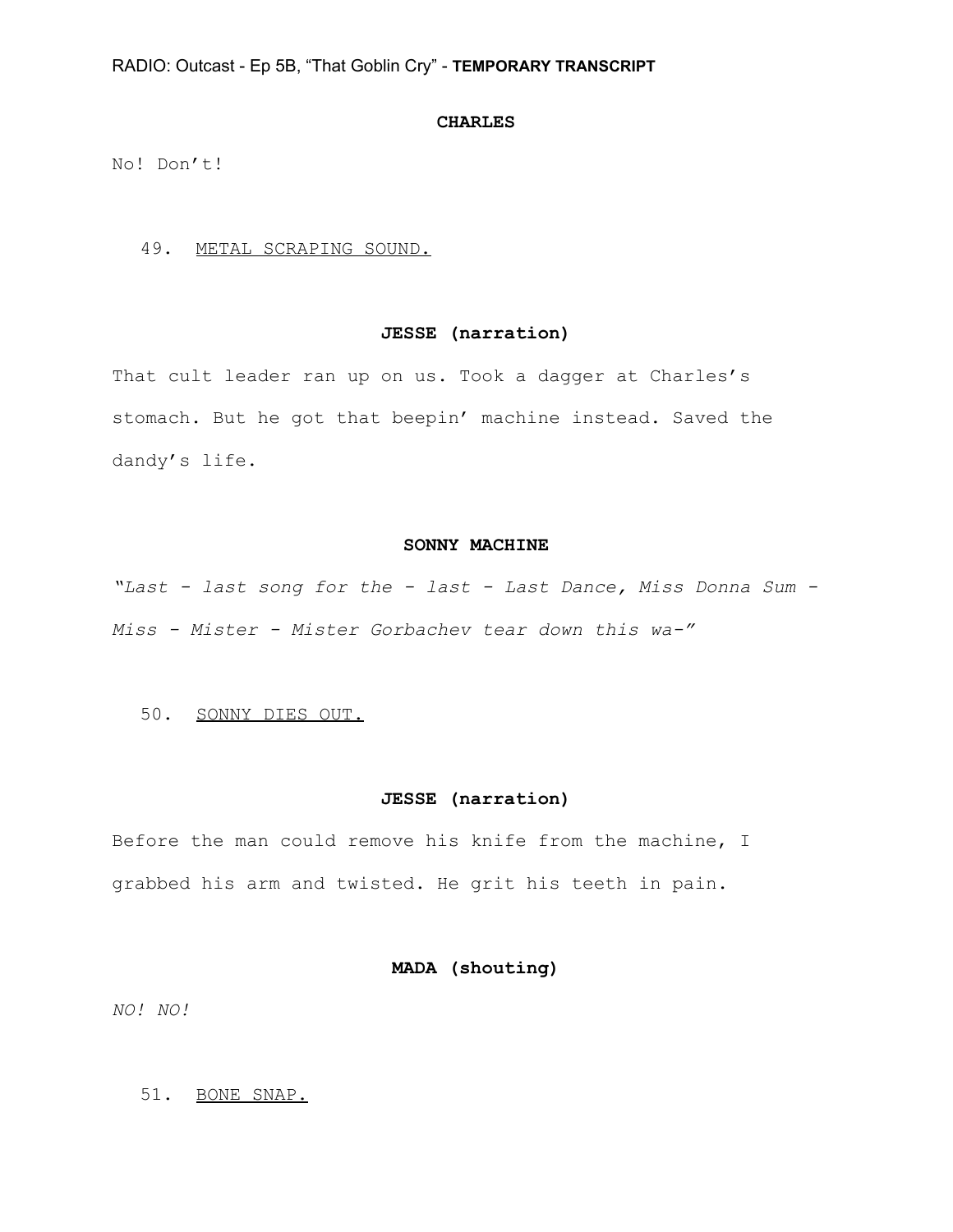## 52. MADA WAILS.

### **JESSE (narration)**

Snapped his arm apart. His hand slipped from the knife and he fell to the ground. He wouldn't bother us anymore.

- 53. BONE SNAP.
- 54. MADA WAILS.

#### **CHARLES**

*Sonny.* He - that ogre just -

## **HELIX (heavy breathing)**

*No time.* [breath] *Forget that.* [breath] *The tower.* [breath] *No power.* [breath] *We need to find it.*

## **CHARLES (sarcastic)**

Oh well that's *sumptuous*. In that case, we have *eleven* more towers in this field to scout, and yet poor Sonny has just been massacred by that troll!

## 55. BELL TOLLS FIVE TIMES IN THE DISTANCE.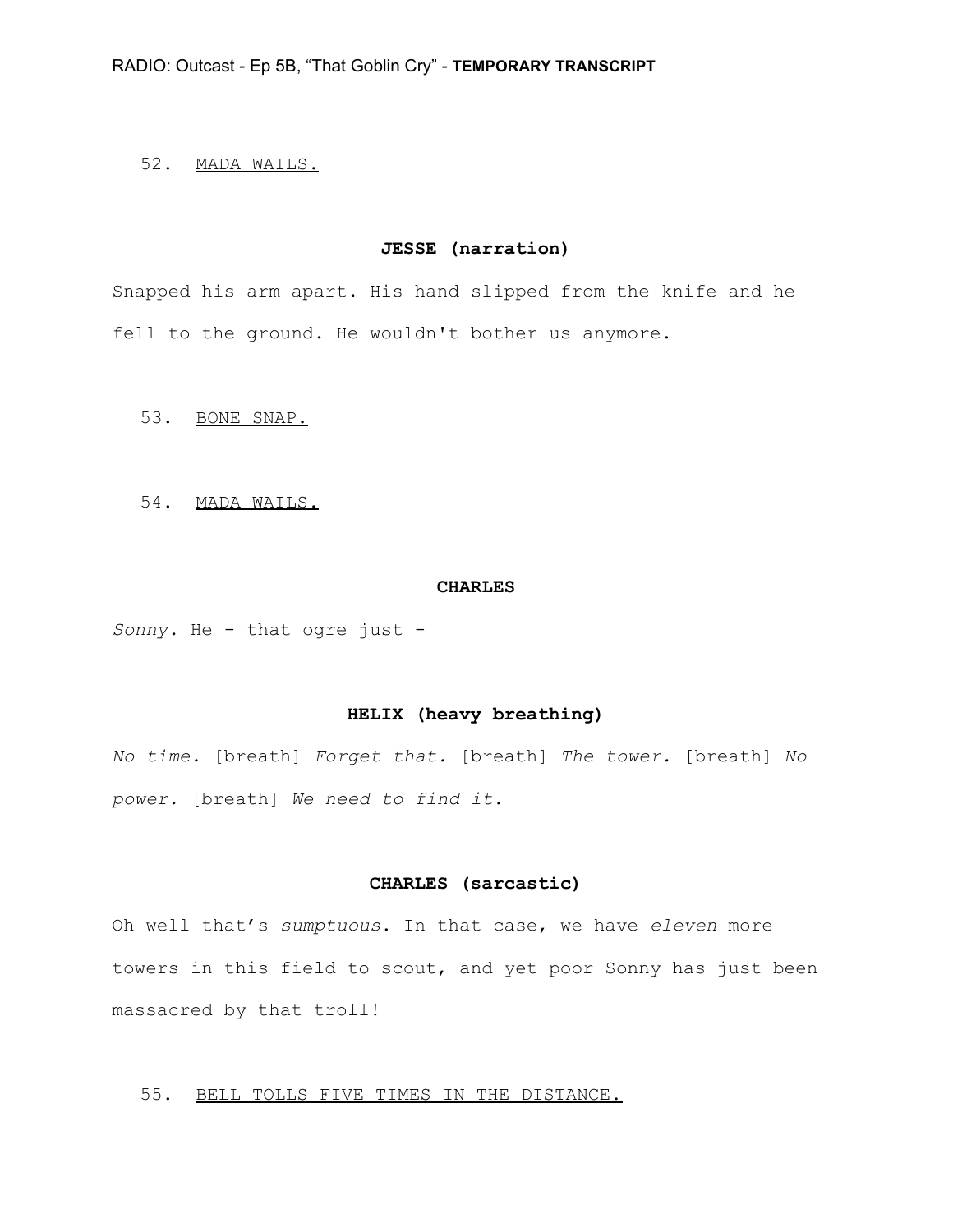#### **JESSE**

Five. [beat] One bell tolled when we showed up. And two this morning.

## **HELIX**

Right. It rang two more times when that piece of shit dragged me here.

56. A LONG PAUSE.

#### **CHARLES**

Oh, am I to guess what the fifth bell toll means?

#### 57. THUNDEROUS EXPLOSION.

### **JESSE (narration)**

We had our answer immediately. That huge central tower erupted. Lit up like a pyre and shattered into wood strips and metal bits. Seemed it was always meant to explode. If Helix was still inside it, she'd be nothing but scraps, too. Figured we were meant to be there, too, me and Charles, the Thinker and Maker for their little sacrifice. And what for? Or for who?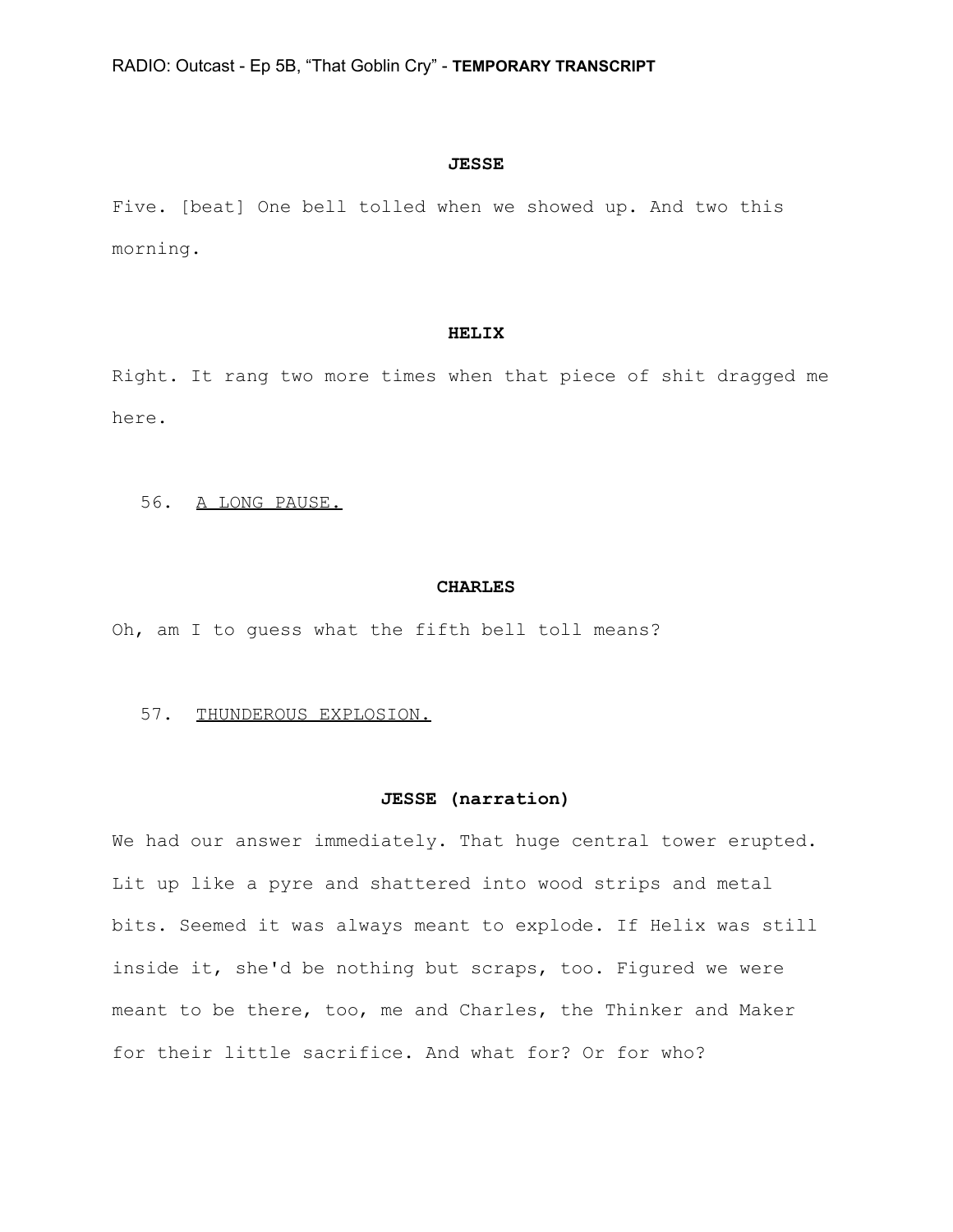## 58. EARTH-TREMBLING BOOM. ANOTHER. ANOTHER. ANOTHER. (4)

## **JESSE (narration)**

[By] the sound of it, coulda swore a beast walked the earth. But far afield, four of those *Great Pylons* went crashin' on down. Each right next to each other, goin' left to right. One tower. A second tower. A third tower. A fourth tower surging with electricity and explodin' into bits. Then tumblin'. The heavy metal rubble crashed right down into the stone walls of the fort.

#### **JESSE**

Look. Those towers burst a hole in the fort wall. It's our chance. We can climb the rubble and get out.

#### **HELIX**

But four towers down? [beat] She's sending a message. She's fucking with me. I know it.

59. WIND WHISTLING.

#### **JESSE**

Who?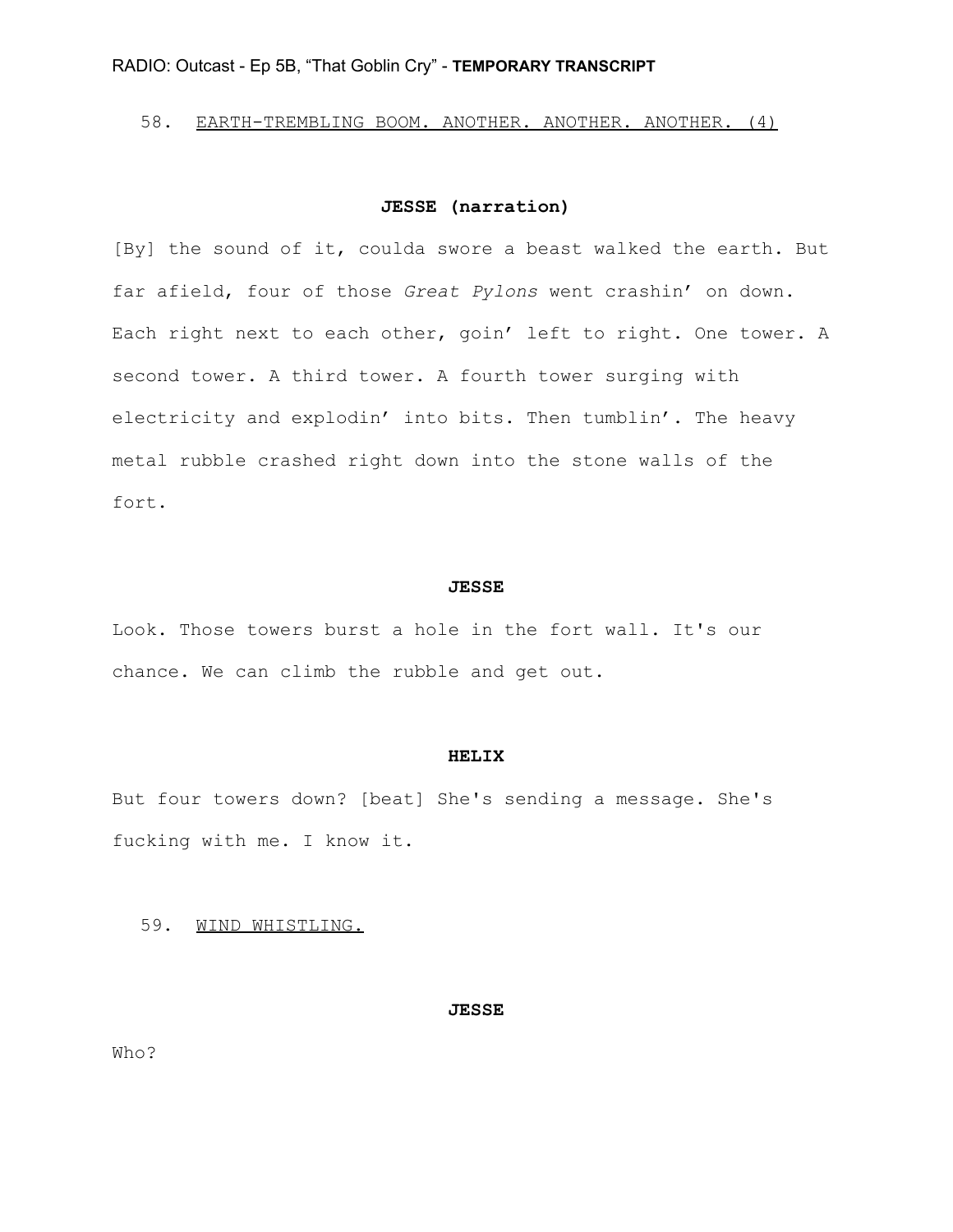### **CHARLES**

*(Fake)* Yes, who? I've no *idea*.

#### **HELIX**

Emi. These towers. Listen. You heard Mada, right? The Seer, whatever his name is. He talked about a Time Goddess. I heard her laugh. This - all of this - it's Emi. She's manipulating human lives to fuck with me. Those four towers that exploded? It's like the four towers we've come across already. She's mocking us. She's telling me that she's been watching. We're just in a stupid fucking game with her. [beat] *You hear that Emi! Fuck you! Fuck you for manipulating these people! Fuck you for leading us here! Fuck youuu!*

#### 60. HELIX BREATHING.

#### **CHARLES**

Very well then.

#### **JESSE**

We don't have time for this. Once these cult assholes get the gumption, they'll stampede us.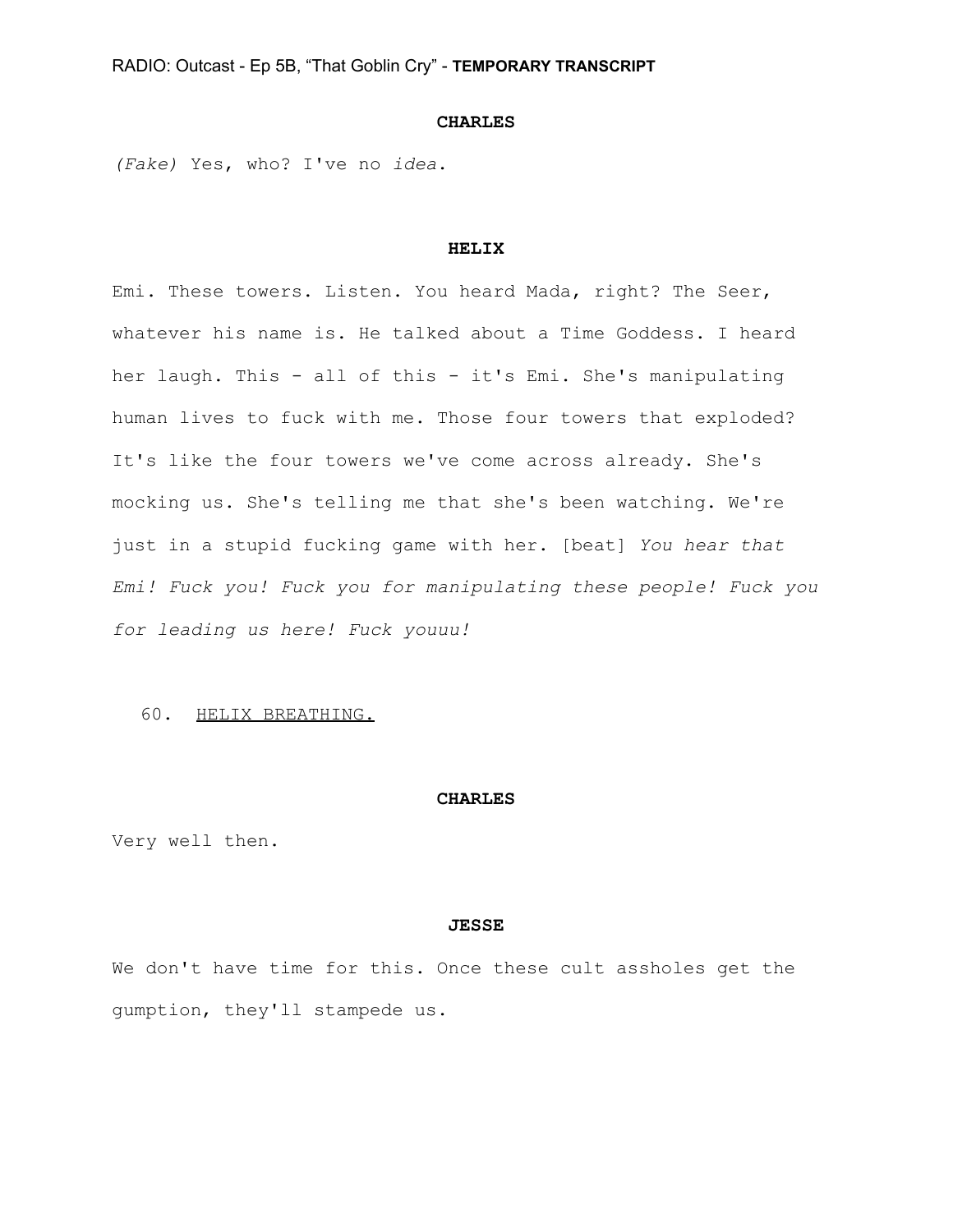#### **HELIX**

*(re-composing herself)* Right. Follow me.

#### 61. QUICK FOOTSTEPS.

## **JESSE (narration)**

On the run again. Always on some chess board. As we made way toward the busted ramparts, [I] noticed Helix's feet all bloody. Must've been from kickin' a hole in the wall. And behind us, them cult folks were charging after. Wavin' their knives around. Helix sent her bird-thing back to confuse 'em, and Charles with his sonic powers. But me? [beat] Was just tryin' to strategize.

#### **JESSE**

*Osgood.* [breath, breath] *Send this to the horses.* [breath] *Fast.*

## 62. A WHISTLE STRETCHES OUT INTO THE WIND, CARRYING OFF.

#### **HELIX**

*I'm gonna* [breath, breath] *run to that tower* [breath] *gut feeling.*

### **CHARLES**

*What are you -* [breath] *What is she -* [breath] *What are we - ?*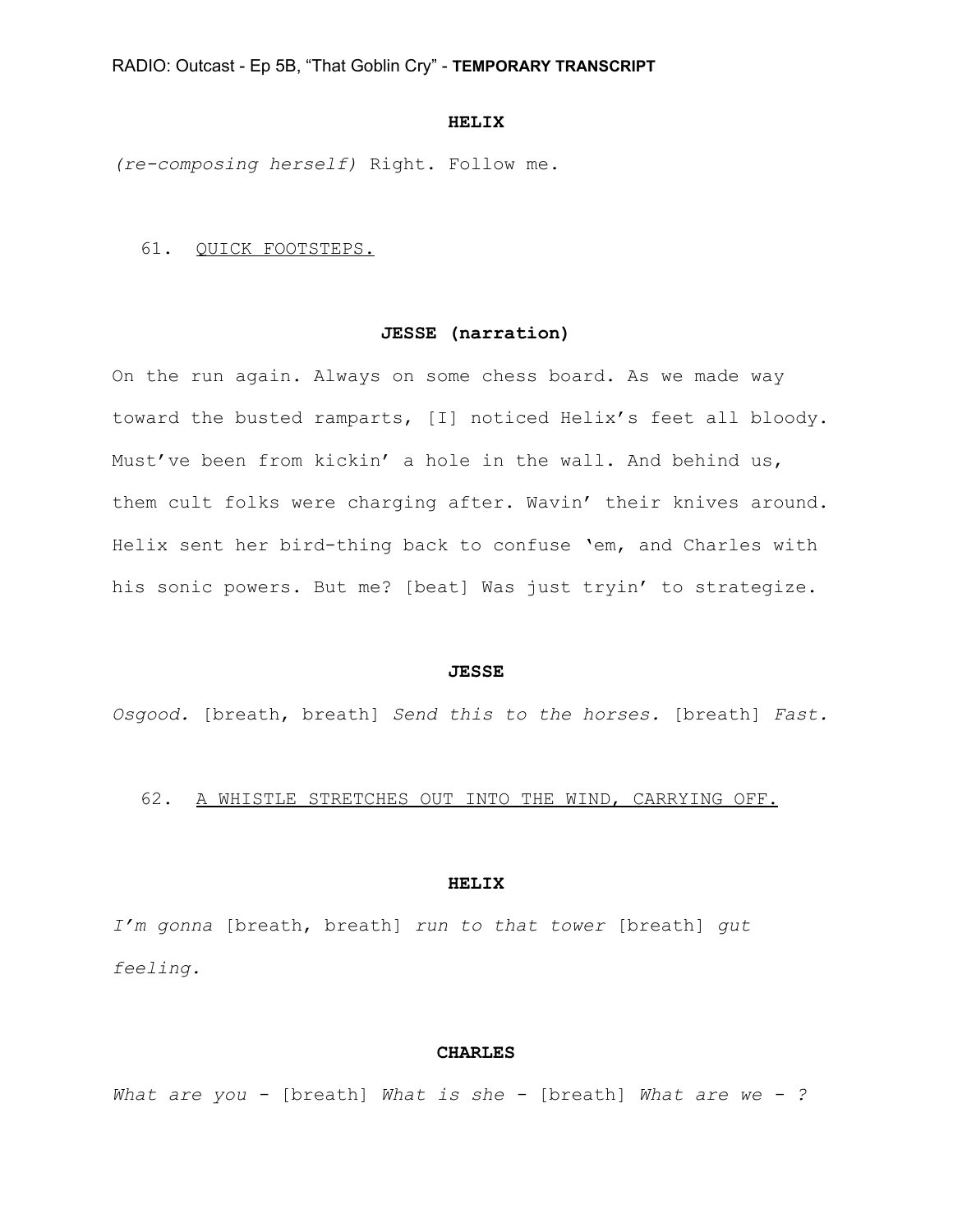### **JESSE (narration)**

She went right off toward that next pylon. Had the towers went on collapsin', it would've been next to explode. The five o' clock hand. Helix had it in her gut [that] it was the fifth tower. Suppose it made sense, in her own way.

## 63. HORSES TROTTING FROM AFAR.

#### **JESSE**

*C'mon!* [beat] Get your horse and let's *go!* [beat] *Helix, let's -*

## **HELIX (shouting)**

I touched it! I touched the tower! Nothing happened yet, but I -

- 64. EARTH-TREMBLING BOOM.
- 65. WIND WHISTLING.

## **CHARLES**

Well, I'll be *threaded*.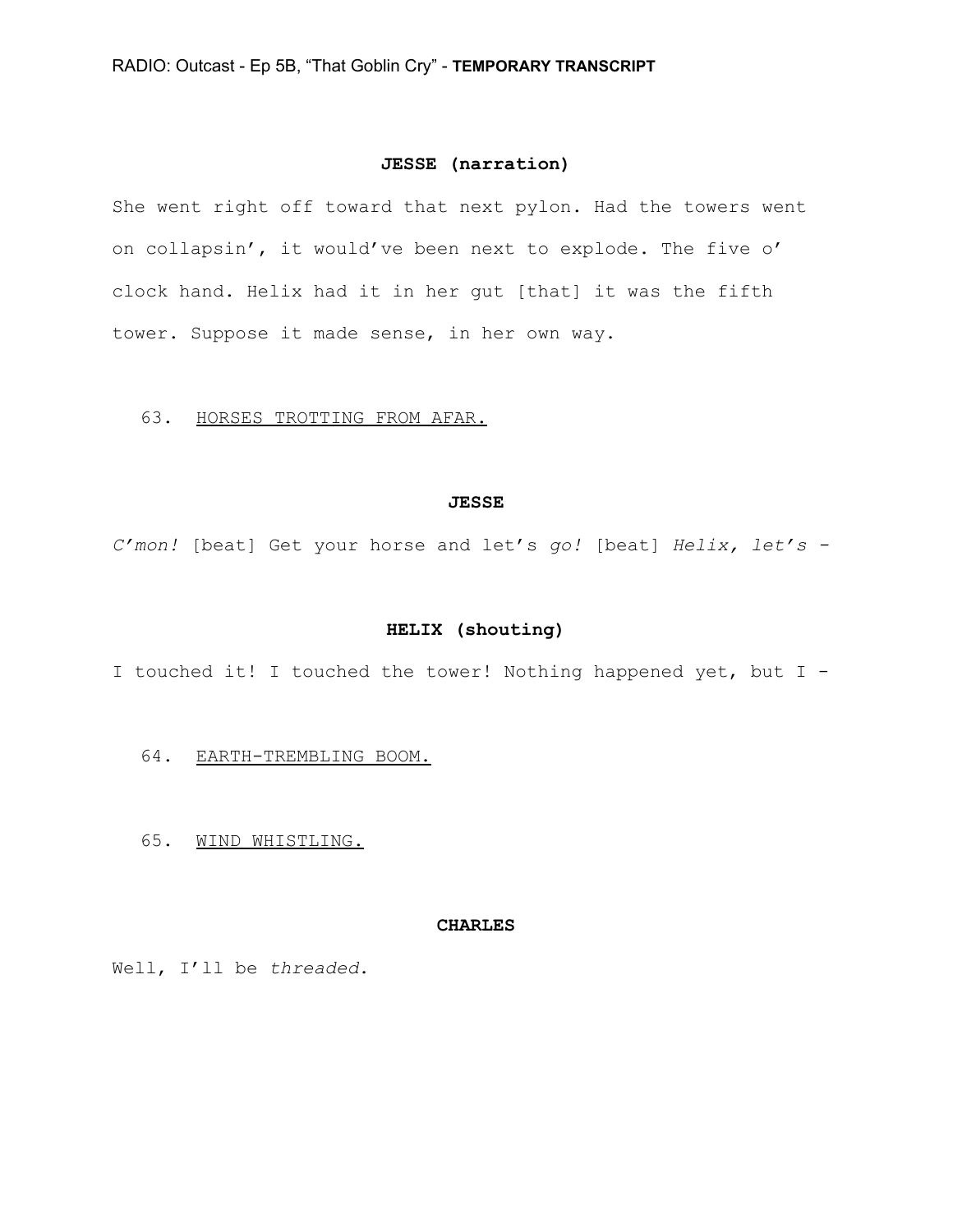## **JESSE (narration)**

Soon as she slapped that fifth tower, not ten feet later, it charged up and exploded. Bringin' down more of Brink City's walls. If Helix had went just a few moments late, she'd be dead now.

## 66. EMI LAUGHING HIGH ABOVE.

#### **HELIX**

This isn't over, Emi.

#### **CHARLES**

Horses ready!

#### **JESSE**

Up the rabble, let's go!

67. HORSES NEIGHING.

## **JESSE (narration)**

We mounted up. Charles on his, Helix [on] hers, me on Quarter. Then we charged over the ramparts rubble, lookin' out onto the long Montana nothin'. Bunch a cold green nothin'. And no beepin' machine to guide us. Behind us, we waited for more towers to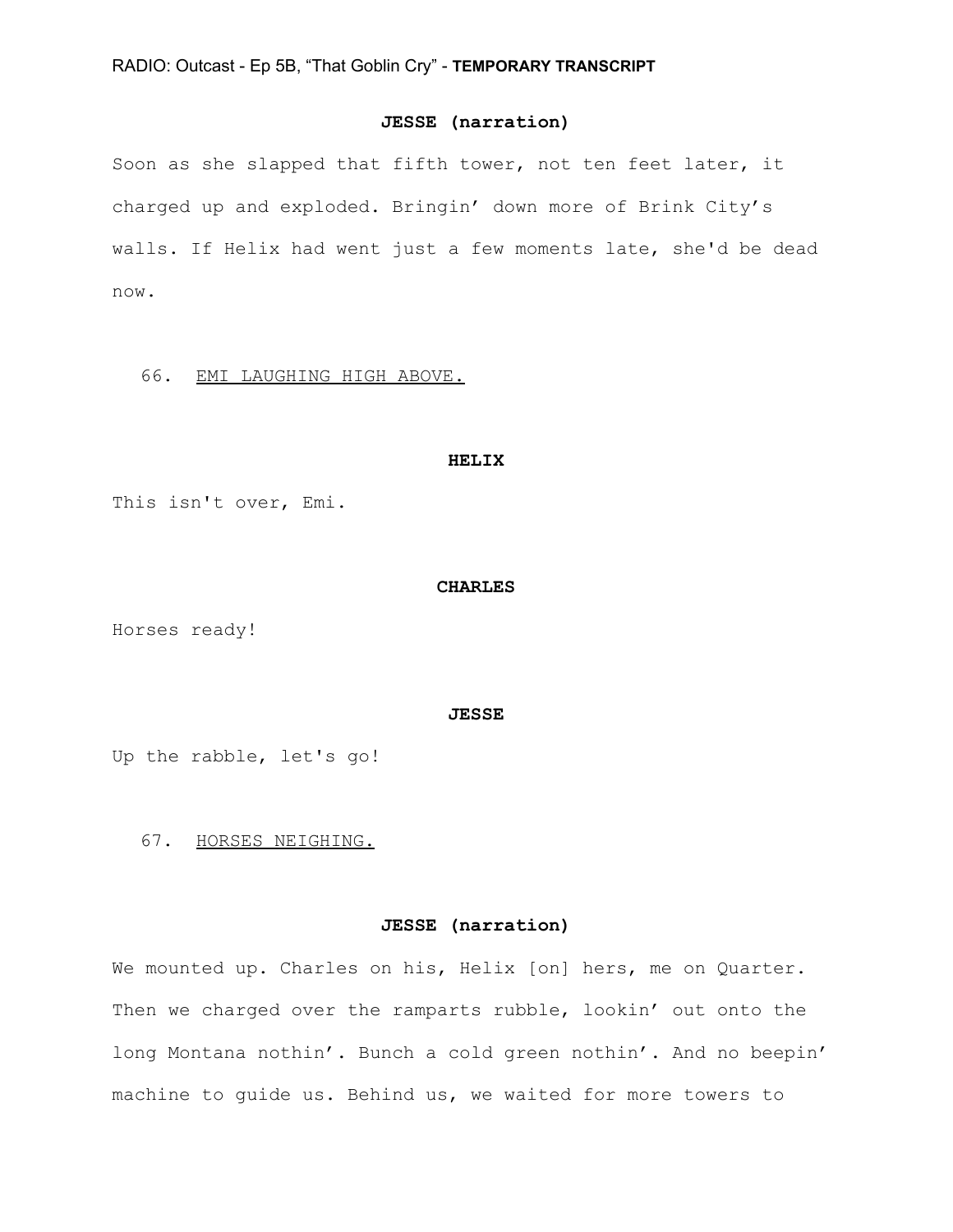explode. None did. Helix led the pack, gallopin' forward. She didn't want us to see it, but I did. The tears fallin' from her face, her flappin' the reigns in anger. Seems she discovered somethin' there, in that central tower, about everythin' goin' on.

## 68. HORSES GALLOPING.

#### **CHARLES**

Helix, have you received a new power?

#### **HELIX**

*(upset)* Does it matter?

### 69. HORSES GALLOPING.

#### **HELIX**

It's not useful right now. Just keep riding. I want to get the fuck away from here.

## **JESSE (narration)**

We rode on. Eventually Helix settled out from the funk. Told us of her returned power, some ability to read emotions. Charles asked what he was feeling. She said he was nervous. And for some